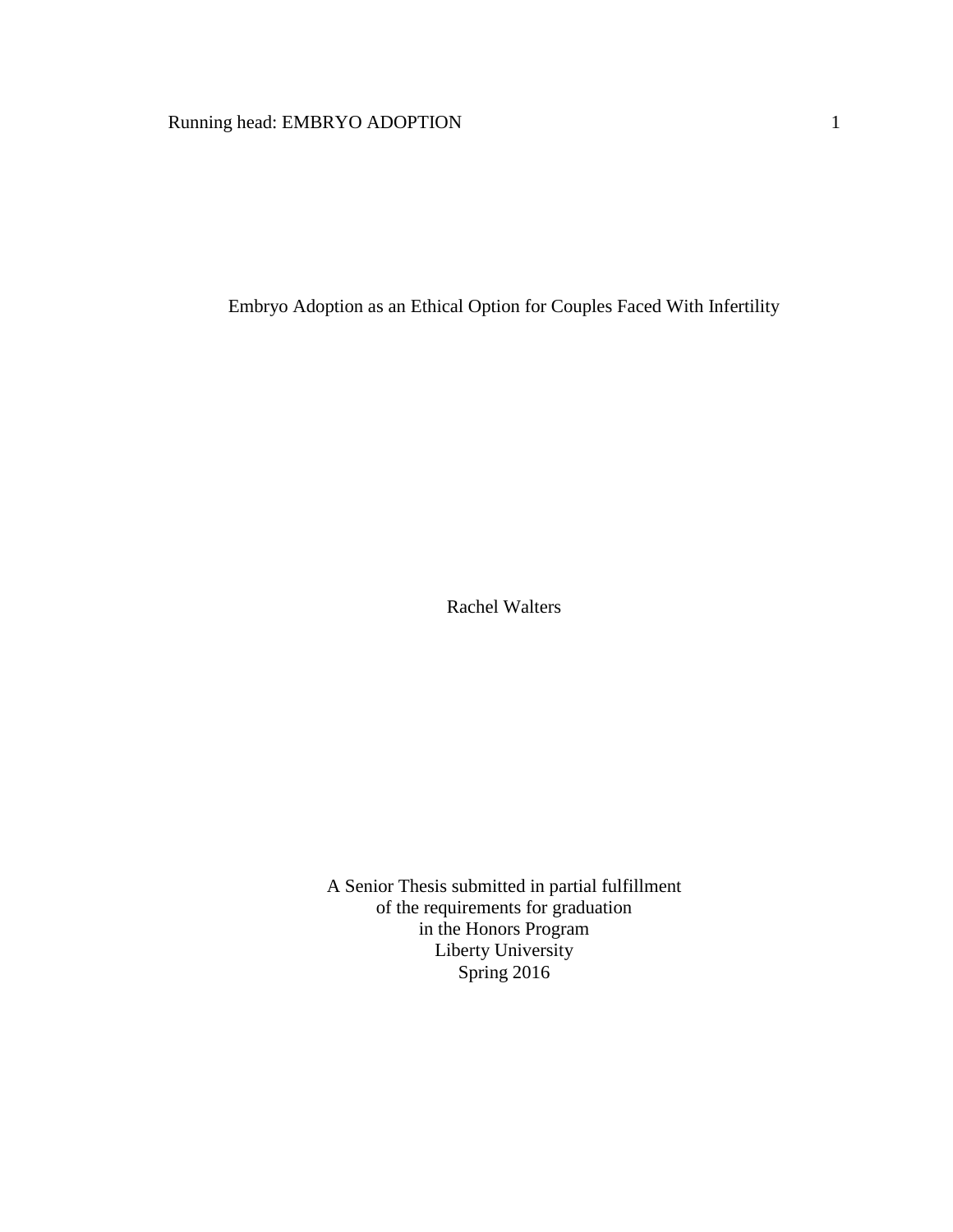Acceptance of Senior Honors Thesis

This Senior Honors Thesis is accepted in partial fulfillment of the requirements for graduation from the Honors Program of Liberty University.

> Deanna Britt, Ph.D., M.S.N., RN Thesis Chair

\_\_\_\_\_\_\_\_\_\_\_\_\_\_\_\_\_\_\_\_\_\_\_\_\_\_\_\_\_\_

Craig Hinkson, Ph.D. Committee Member

\_\_\_\_\_\_\_\_\_\_\_\_\_\_\_\_\_\_\_\_\_\_\_\_\_\_\_\_\_\_

Tracey Turner, Ed.S., M.S.N., RNC-OB Committee Member

\_\_\_\_\_\_\_\_\_\_\_\_\_\_\_\_\_\_\_\_\_\_\_\_\_\_\_\_\_\_

James H. Nutter, D.A. Honors Director

\_\_\_\_\_\_\_\_\_\_\_\_\_\_\_\_\_\_\_\_\_\_\_\_\_\_\_\_\_\_

\_\_\_\_\_\_\_\_\_\_\_\_\_\_\_\_\_\_\_\_\_\_\_\_\_\_\_\_\_\_ Date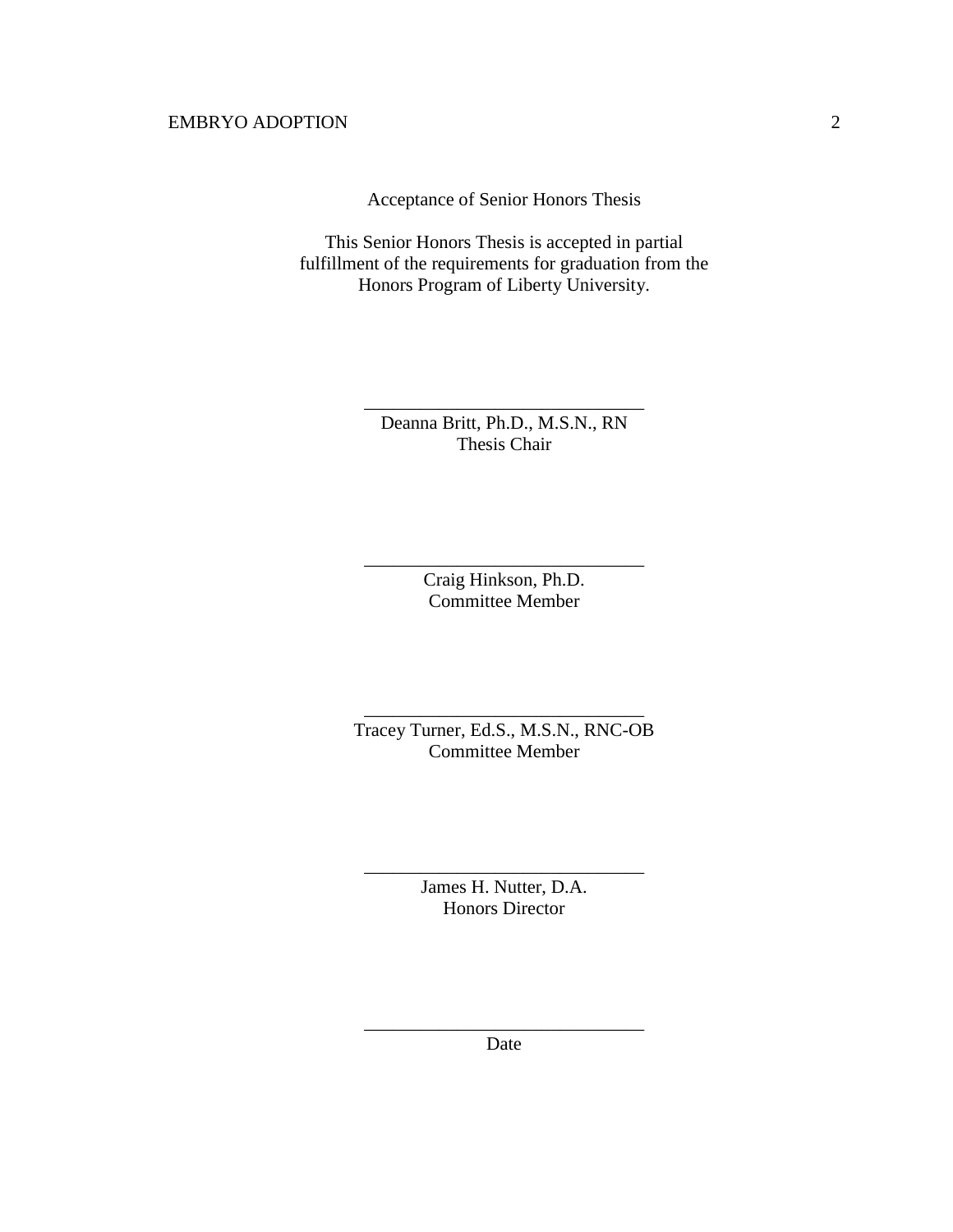# Abstract

Embryo adoption takes embryos that are still forming and introduces them into the uterus of a woman with whom they do not share any genetic material. If pregnancy does ensue and continues without complications, the child that will be born will not share any genes with the woman who carried him or her. In addition, if the child is born to parents who already have other children, the children in the adoptive family will share no biological link to the newborn. Essentially, the child will have two families—a biological family and an adoptive family. This thesis will explore and discuss the different debates and questions that arise with embryo adoption, as well as how different populations perceive embryo adoption.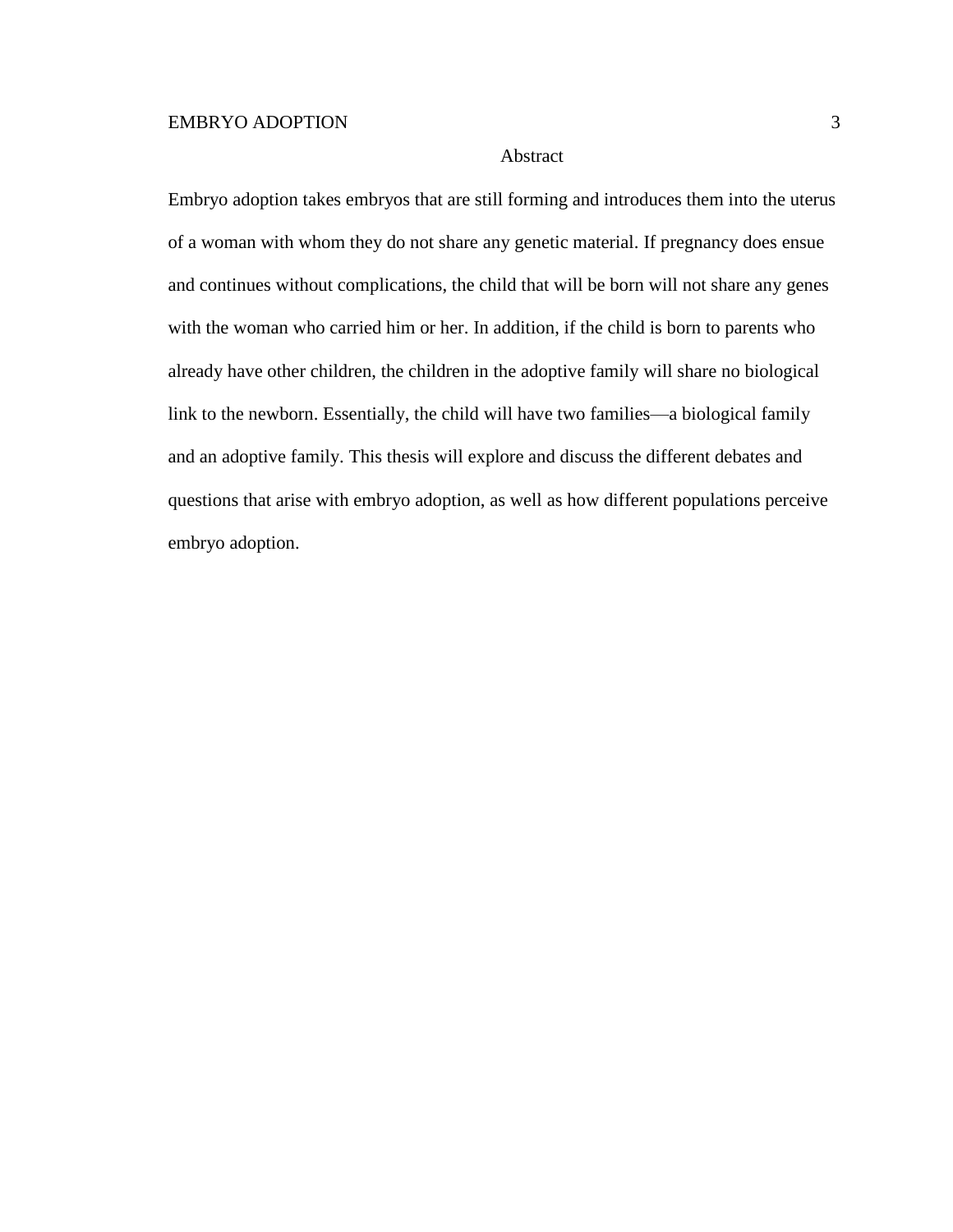Embryo Adoption as an Ethical Option for Couples Faced With Infertility

Snowflake adoption, also known as embryo adoption is a method of embryo disposition that allows parents to donate their surplus embryos to infertile couples. The other two methods of embryo disposition are purposeful destruction and donation to stem cell research. Of the three methods, embryo adoption is the only one that offers unused and unwanted embryos the chance to grow and develop. Questions and debates regarding embryo adoption will be discussed, as well as how different populations perceive embryo adoption.

#### **The Basics of Embryo Adoption**

#### **Definition of In-Vitro Fertilization (IVF)**

In IVF, eggs from a woman's ovaries are collected, fertilized by sperm in the laboratory, allowed to develop into embryos, and are placed into the uterus. If the embryo continues the developmental process after implantation, pregnancy should proceed naturally. Evidence has shown that placing four embryos into the uterus gives the best chance for pregnancy to proceed. However, more than four eggs are harvested and fertilized during IVF. In order to keep the surplus embryos viable in case a pregnancy does not occur, the embryos are stored using cryopreservation techniques. Frozen embryos, sometimes referred to as snowflakes, are generally only stored for a given amount of time. Internationally, the maximum time varies between five and 10 years. In Finland, frozen embryos can only be stored for a maximum of 10 years. Couples give consent for cryopreservation, but the consent will only cover three to five years. If the couple wants their embryos to remain in cryopreservation for longer than their consent covers, they must give consent again. After a total of 10 years have passed, the couple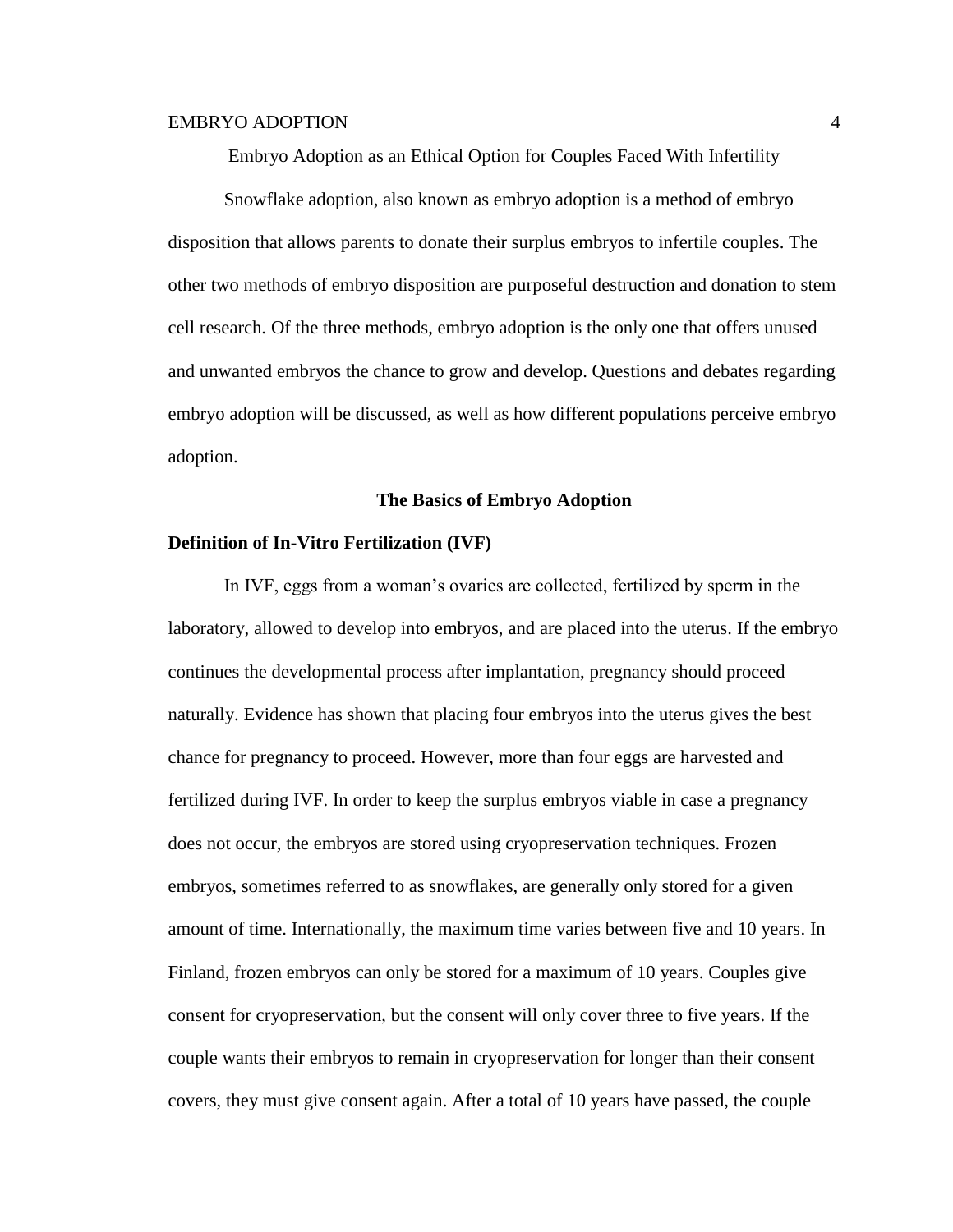must decide if they want to donate their embryos to infertile couples or research, or they can opt to discontinue cryo-storage and have them destroyed. In Sweden, the maximum amount of storage time is five years. If there are extenuating circumstances, this period may be extended. However, Sweden only allows couples with excess embryos to donate to research; embryo donation to other couples is not permitted under the current legislation (Davidson, London, & Ladewig, 2012; Keenan, Gissler, & Finger, 2012; Söderström-Anttila, Foudila, Ripatti, & Siegberg, 2001;Wånggren, Alden, Bergh, & Svanberg, 2013).

### **How Embryo Donation Differs from Conventional Adoption**

In what is conventionally referred to as adoption, the age of the adoptee ranges from infancy to 18 years old. In contrast, embryo adoption takes embryos that are still forming and introduces them into the uterus of a woman with whom they do not share any genetic material. If pregnancy does ensue and continues without complications, the child that will be born will not share any genes with the woman who carried him or her. In addition, if the child is born to parents who already have other children, the children in the adoptive family will share no biological link to the newborn. Essentially, the child will have two families—a biological family and an adoptive family. Conventional adoption laws state that adoption of a child cannot take place until after birth. According to the law, an embryo is not a person and does not have legal or human rights. Technically, transferring embryos can be seen as transferring property from one family to another; therefore, donating an embryo for adoption is merely seen as the practical, not legal, equivalent of adoption. This brings up a variety of ethical and legal debates (Clark, 2008; Goedeke & Payne, 2009; MacCallum, 2009; Rae & Riley, 2011; Virzera, 2009).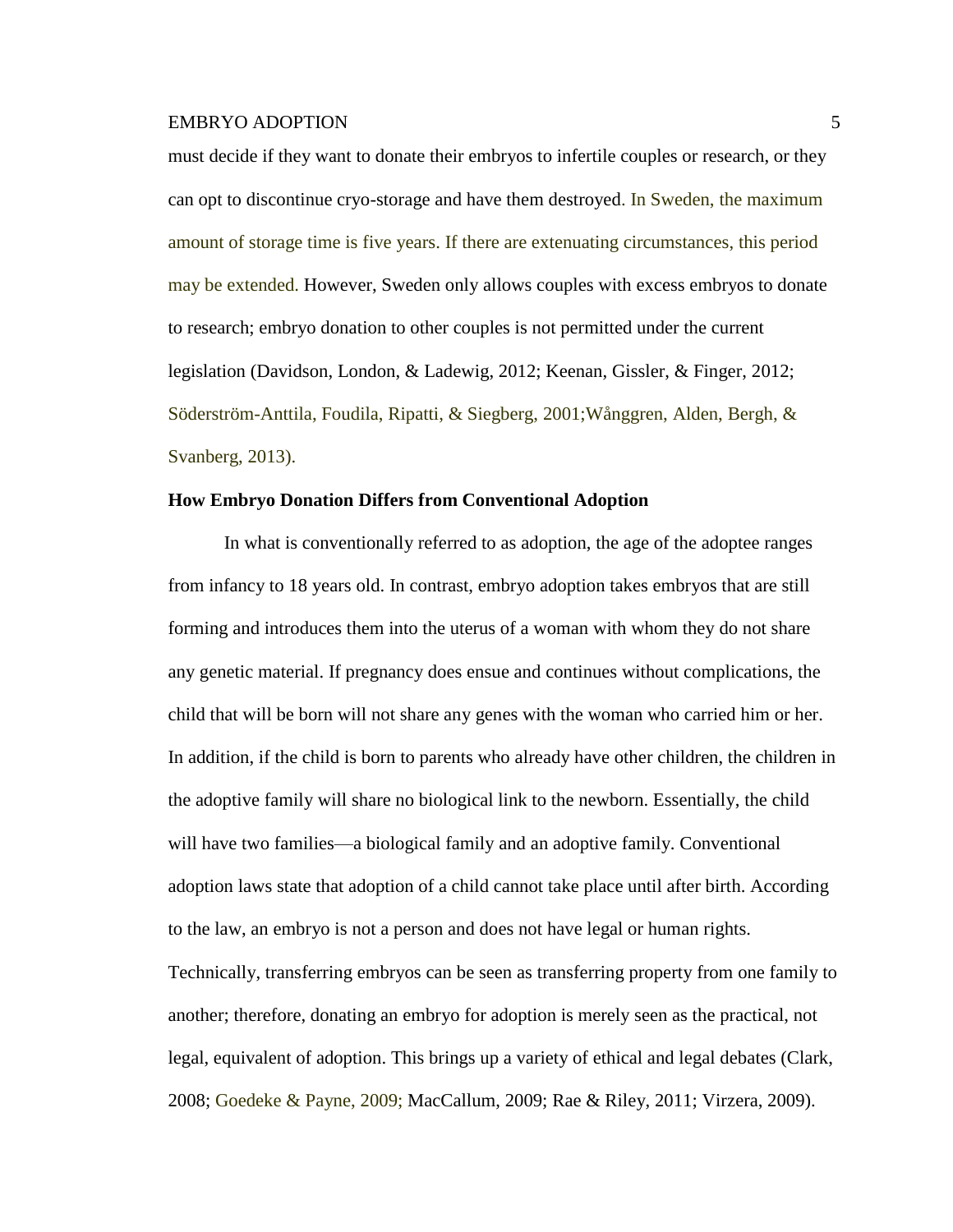#### **Why Parents Choose to Donate Their Embryos**

Parents may choose to donate their embryos to infertile couples for a variety of reasons. Some choose donation because through natural methods or human assisted reproduction, they have reached their goal number of children. When parents come to this point, they have a few options. They can donate their embryos to research, they can have them destroyed, or they can donate them to an infertile couple. The last option has become more common over the years; parents may view the destruction of embryos as a form of abortion, and view human stem cell research as inhumane. Some parents may want to donate their extra embryos because they were the recipients of gamete donation that resulted in the surplus embryos. If the man or the woman is unable to produce sperm or eggs necessary for IVF, they can utilize a sperm or egg donor. However, the process of IVF almost always results in the production of excess embryos, regardless of the source of the gametes (Frith & Blyth, 2013; Frith, Blyth, Paul, & Berger, 2011; Haimes & Taylor, 2009; Söderström-Anttila, et al., 2001).

#### **The Populations Most Likely to Receive Donated Embryos**

There are many indications for receiving IVF with donated embryos. Infertility can occur in both partners. Infertility in the woman includes conditions like premature ovarian failure, or polycystic ovarian syndrome (PCOS). Premature ovarian insufficiency (POI) is the precursor to premature ovarian failure, and is defined by the lack of menstruation for four to six months in a woman less than 40 years old. Premature ovarian failure, also known as premature menopause, occurs when a woman's body ceases producing eggs altogether and the woman stops menstruating for at least one year, before the age of 40. Menopause typically occurs between the ages of 45 and 52; in the United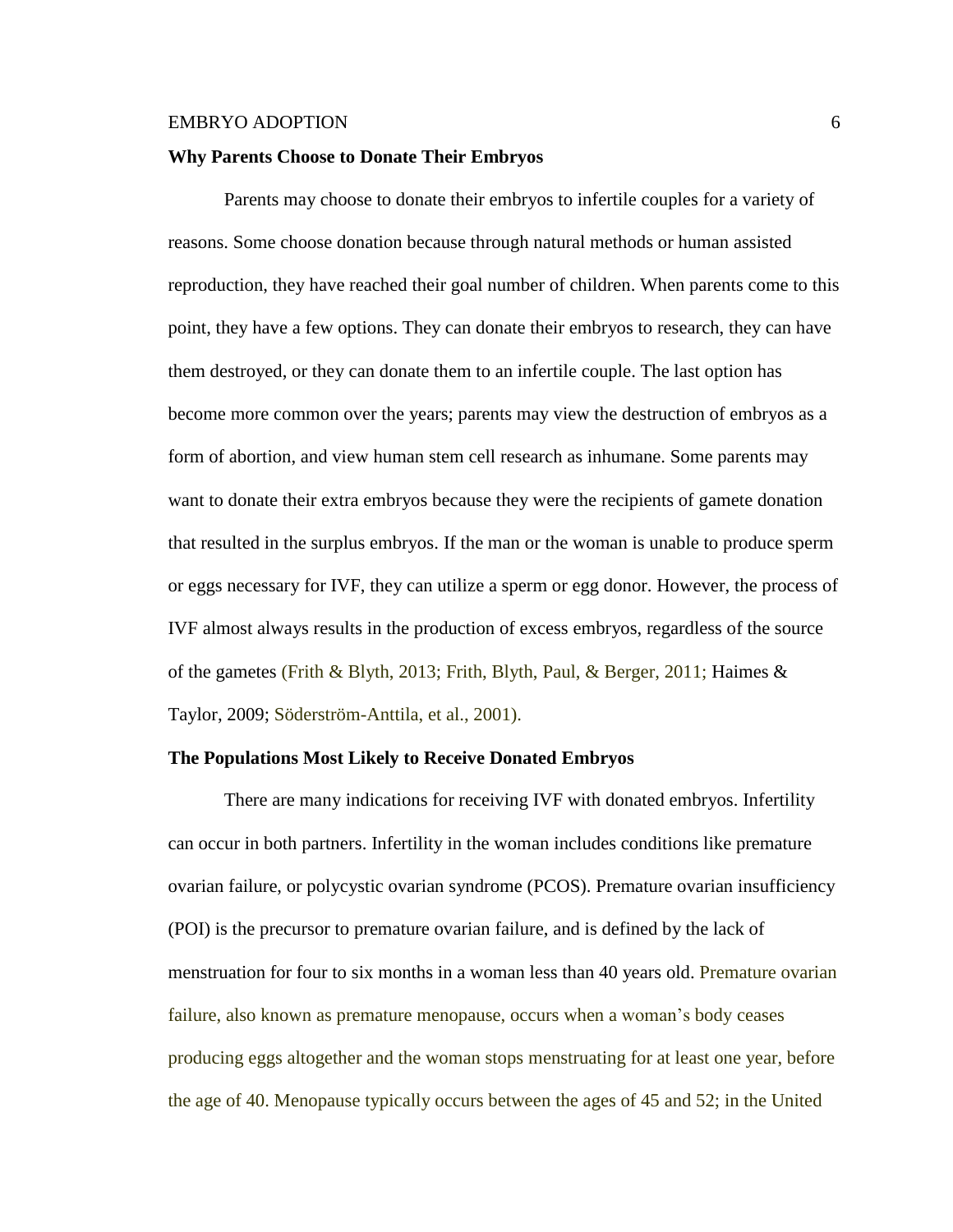States, the median age tends to be closer to 51 or 52 years of age. PCOS, another common cause of female infertility, is characterized by infrequent or lack of ovulation, high blood levels of androgens, and the presence of cysts on the ovaries. POI and PCOS can both be medically managed by ovarian stimulation. Unfortunately, since premature ovarian failure involves the complete cessation of ovulation and menstruation, hormone therapy is generally not effective. If the woman is a poor responder to traditional ovarian stimulation via the use of hormones, then she will have problems producing eggs that could be fertilized. Infertility in the man can be caused by disturbances in gamete production, as well as hereditary issues. Severe genetic disorders that are incompatible with life can be the result of abnormalities in both the male and female gamete. If one partner has an abnormal gene, the chances of it being passed down are very likely. After genetic screenings, couples may opt to build a family in a way that does not involve the use of their own gametes and the possibility that a genetic disorder will be passed along and cause significant morbidity in the child. Some couples try to conceive naturally, or try IVF with their own gametes without success, so they turn to embryo donation to build a family (Clark, 2008; Davidson et al., 2012; Katz, 2003; Söderström-Anttila et al., 2001; Wånggren et al, 2013).

#### **The Regulations Regarding Choosing Families for the Embryos**

Couples with surplus embryos who are considering donating face the decision of whether or not they want to be able to choose who receives their embryo. Some facilities and programs allow families to be able to conduct their own screenings and choose the recipients, much like traditional adoption. Facilities and embryo adoption programs make their own criteria regarding who is and who is not a candidate for receiving a donated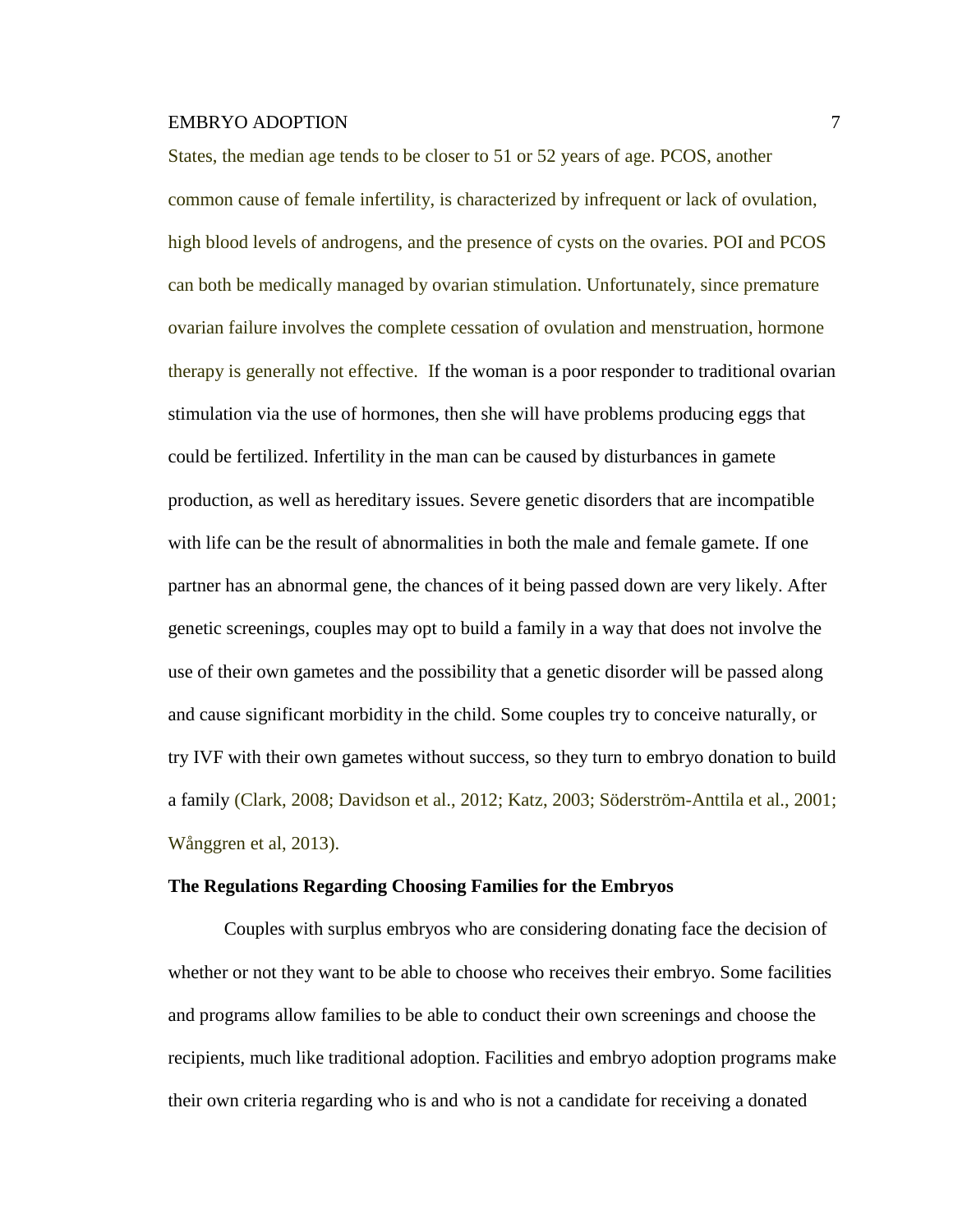embryo. Some of these regulations include family size, location, and family history. Faith-based organizations may also place regulations on religious preference. There are also limitations on who can donate. Certain regulations including family history and medical history are in place for those who want to donate their embryos. All of the regulations put in place are there to ensure that the donated embryo has the best chance to survive, develop, and thrive in the conditions in which it is placed (Atwood, 2008; Clark, 2008; Frith & Blyth, 2013; Frith et al., 2011; Goedeke & Payne, 2009; Söderström-Anttila et al., 2001; Virzera, 2009; Wånggren et al., 2013; Wånggren, Baban, & Svanberg, 2014).

# **The Ethics of Embryo Adoption/Donation**

#### **Ethical Dilemmas**

There are ethical issues surrounding this process because there are really three parties involved—the donating couple, the receiving couple, and the fetus that develops from the donated embryo. The rights of all three are important during embryo donation, which also makes this a legal gray area as well as an ethical gray area for most. Many questions arise when parents begin to consider what to do with their surplus embryos. There are only three options available: destruction, donation to stem cell research, or donation to infertile couples. When does human life begin? To whom do the embryos belong? What happens to surplus embryos if the biological parents die? These are a few of the commonly asked questions that arise when dealing with embryo disposition, and there is no shortage of information when it comes to possible answers (Ayensu-Coker, Essig, Breech, & Lindheim; 2013; Catlin, 2008; Clark, 2008; Ellison & Karpin, 2011;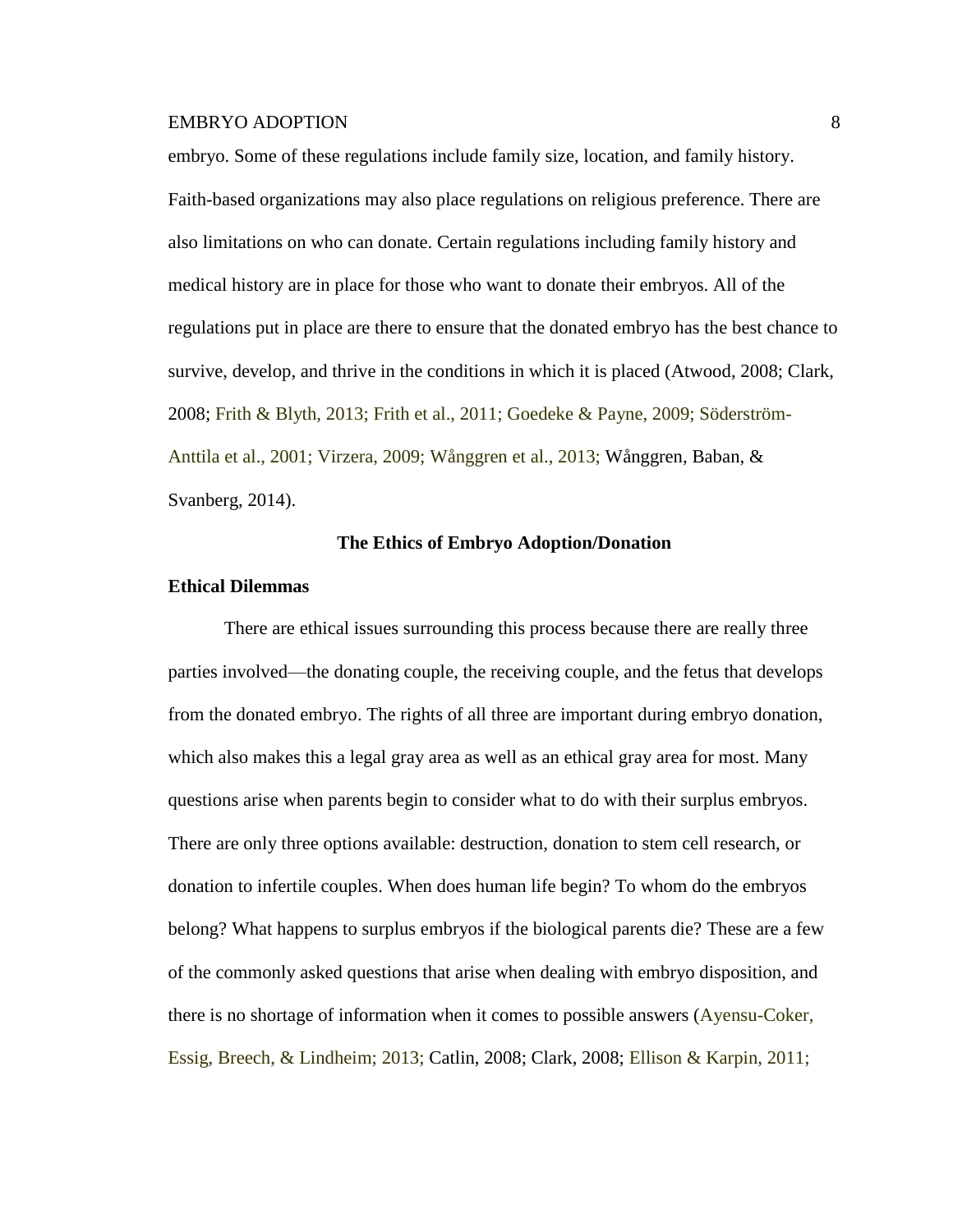Frith & Blyth, 2013; Frith et al., 2011; Haimes & Taylor, 2009; Katz, 2003; Virzera, 2009).

**Destruction of embryos***.* Workers in IVF clinics face dilemmas regarding embryo disposition. The practice of compassionate transfer is a commonly used way to end the life of an unneeded cryopreserved embryo. Ellison and Karpin (2011) analyzed this process, and considered the ethics of it. Compassionate transfer involves transferring a surplus embryo into either the woman's vagina, where there is no chance that it will develop further, or into the uterus at a time during her menstrual cycle when implantation is highly improbable, just not impossible. This form of embryo disposition is viewed as the kindest means of disposal. Ellison and Karpin also pondered how people view embryos and their loss. This led into the discussion of other disposition practices and laws regarding embryo status. Embryo death was defined, and the line between death and life was discussed. Ellison and Karpin showed how wasteful the process of IVF really is, but not in a way that makes it seem biased. A few different studies were criticized throughout the discussion, in order to bring up questions about embryo donation that need to be asked. Overall, Ellison and Karpin were very focused on the ethics of what happens after IVF if the embryos are not adopted.

**Donation to stem cell research***.* One of the common arguments for donating surplus embryos for use in stem cell research is the "nothing is lost" argument. Stem cell research always results in the death of the embryo. The nothing is lost argument rationalizes the death of the embryo by pointing out that the embryo would have been destroyed if it had not been donated to research; if death was always going to be the outcome, then the possibility that something may be gained will give meaning to the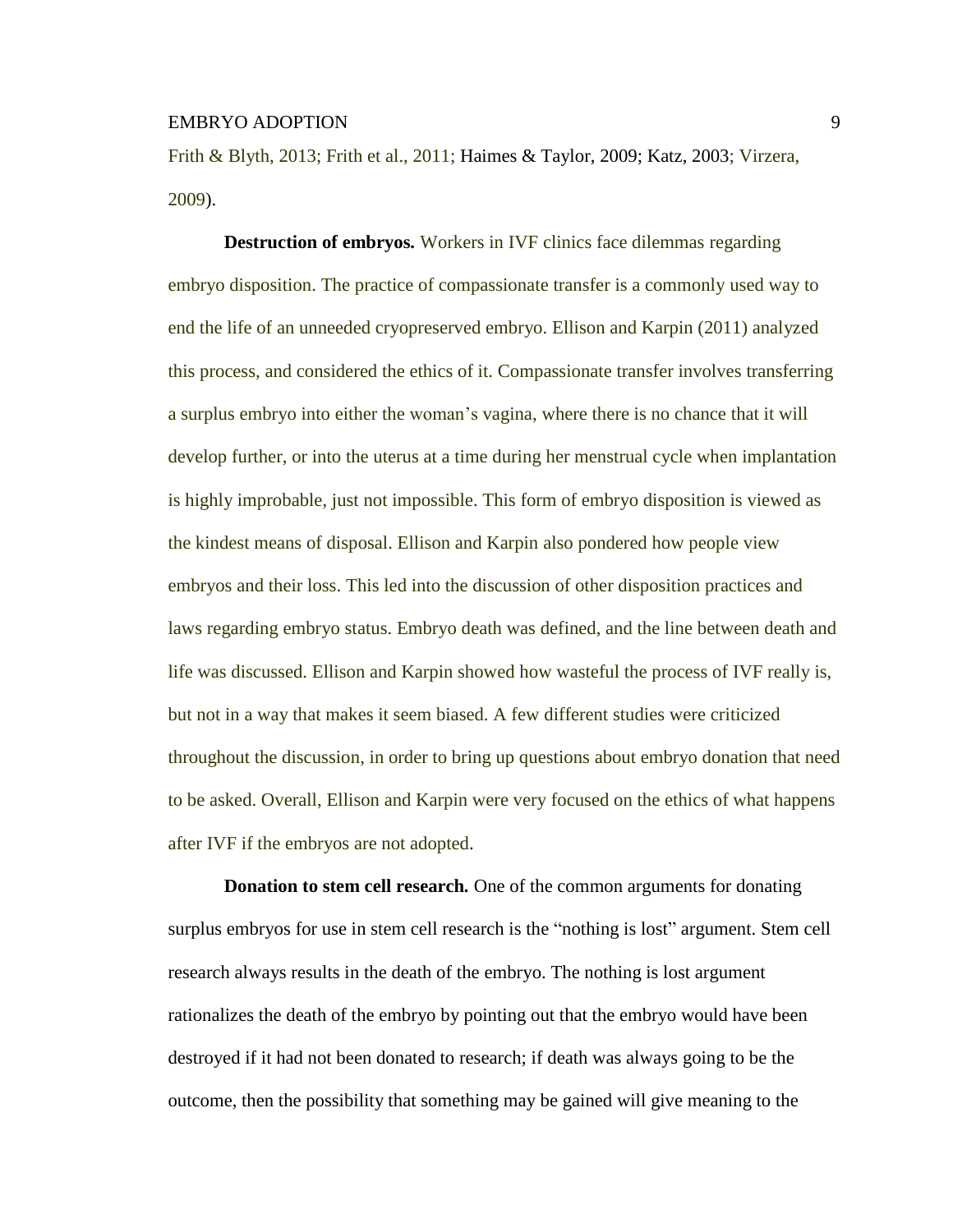death of the embryo. There is always the chance that another person's life may be saved due to the embryos use in furthering research. Another argument to justify utilizing embryos in stem cell research is the sacrifice argument. This argument takes into consideration the possibility that the embryo is a person. Other people have given their lives, whether voluntarily or by force, to benefit others. If embryos are people as well, and their lives are sacrificed for a higher cause, then they die a noble death. The problem with the "nothing is lost" argument is that these embryos do not need to be lost. Donation to stem cell research is essentially embracing the death of the embryo and seeing it as an opportunity to benefit others. The problem with the sacrifice argument is that while a person can sacrifice his or her own life, that same person cannot make the decision to sacrifice the life of another. Sacrifice is a choice that can only be made by the person whose life will be lost (Meilaender, 2013).

*Perception of stem cell research.* Gucciardo, De Koninck, Verfaillie, Lories, and Deprest (2014) surveyed researchers and medical practitioners in perinatology to determine the extent of background knowledge, as well as perceptions and beliefs on stem cell and tissue engineering (SC  $&$  TE). Questions were asked in order to gather demographic information, as well as general information regarding the participants' work environments and educational backgrounds. After completing the initial questions, more specific questions were asked regarding the background knowledge as well as expectations, opinions, and ethical reflections on the application of  $SC & TE$  in perinatology. Overall, there was a greater percentage of female participants, and ages ranged from less than 30 years old to older than 50 years of age. The majority of participants were less than 50 years old and worked in either an academic hospital or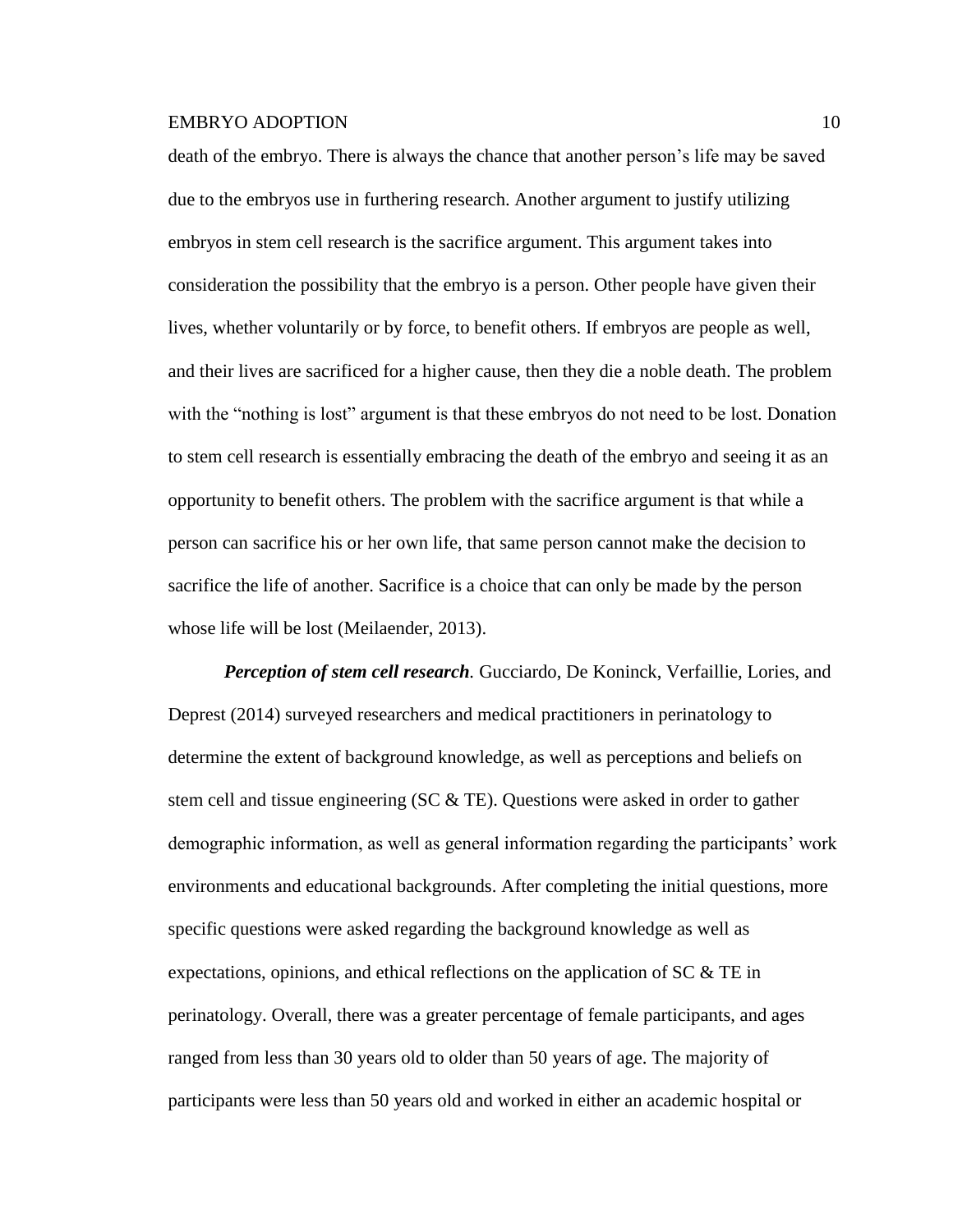research laboratory. A small number were employed in a district general hospital and an even smaller percentage worked in private practice. The results of the survey showed deficits in background knowledge and knowledge regarding the current issues and breakthroughs regarding SC & TE (Gucciardo et al., 2014).

Overall, very few participants considered themselves to be experts on tissue engineering and the application of stem cell research. Approximately 54% indicated their knowledge of stem cell applications was limited, and 58% said they had limited knowledge of tissue engineering. However, a vast majority of the participants stated that they had at least minimal interest in the applications of stem cell research as well as an interest in tissue engineering. When questioned about the existence of specific, operational perinatal stem cell research program and tissue engineering research program, at least 20% were unaware that either existed. Over 75% of participants responded that embryonic stem cell experimentation was acceptable, and almost two thirds believed that the cause of controversy with stem cell research was due to lack of information. About one third of the respondents did convey a sense of worry due to the fetus being unable to offer consent to research. Gucciardo et al (2014) found it interesting that the clinicians had such a high interest in the application of SC & TE, despite their low overall knowledge. They assumed that this interest was due to the perinatologists seeing and appreciating the need for  $SC & TE$  as they cared for their fetal patients. The main conclusion of the researchers was the need for promotion campaigns and public education regarding  $SC \& TE$ . It is important to note that the questionnaire used has not been validated, so it is unknown whether the data collected are reliable and truthful. In order for the questionnaire to be validated, its dependability and ability to produce data that are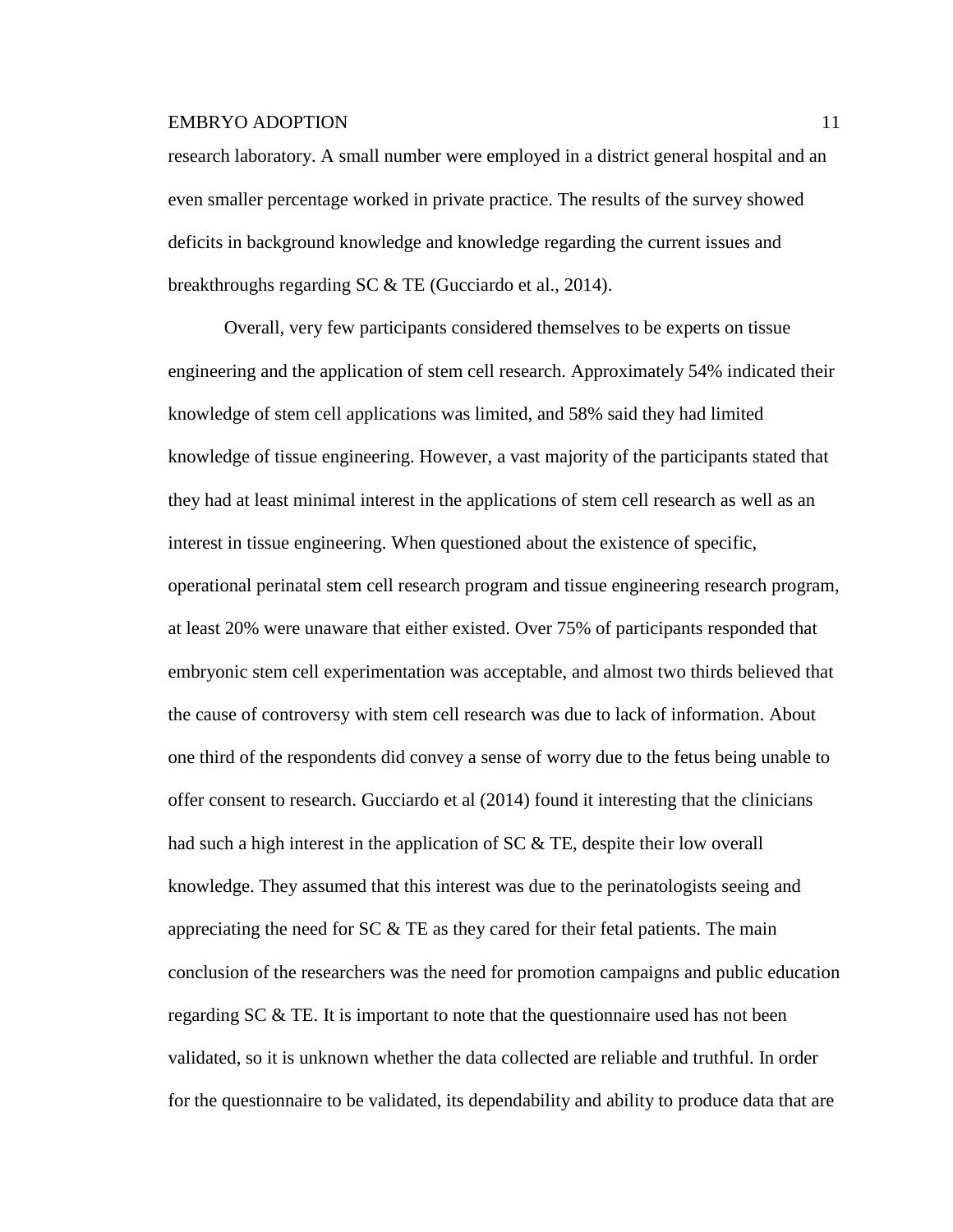true and reliable would need to be assessed (Boswell & Cannon, 2014). In addition, the questionnaire was administered to a highly specific target population, and had a low response rate of 39%. The researchers were somewhat worried about the interest level of the 61% of the target population who did not respond, considering that a similar survey regarding the application of umbilical cord blood for stem cells only had a response rate of 42% (Gucciardo et al., 2014).

*Benefits of stem cell research*. Stem cells are considered to be undifferentiated. They have not been specialized, they have no specific function, and therefore, they have the potential to differentiate into any type of cell. This potential, also referred to as the plasticity of the cell, is what sets stem cells apart from all other cells in the body. Plasticity is also what makes these cells so valuable and sought after. While plasticity describes the malleability of the cell, potency refers to the number of options for differentiation. Totipotent cells have the ability to become any type of cell in the body; they can also develop into an entirely new being. Zygotes are an example of totipotent cells. If intervention does not occur, these cells will develop into an organism. Pluripotent cells, like embryonic stem cells, have the ability to become any new cell in the body. However, unlike totipotent cells, these cells will not develop into an entirely new being on their own accord. Multipotent cells have the ability to become a limited number of different types of cells, whereas unipotent cells are those with the ability to become only one type of differentiated cell. Adult stem cells are considered to be multipotent, since they can only differentiate to a limited number of cell types. Another property that makes stem cells so valuable is the ability to proliferate or multiply continually, while remaining undifferentiated. These cells are crucial to early embryonic development. Until the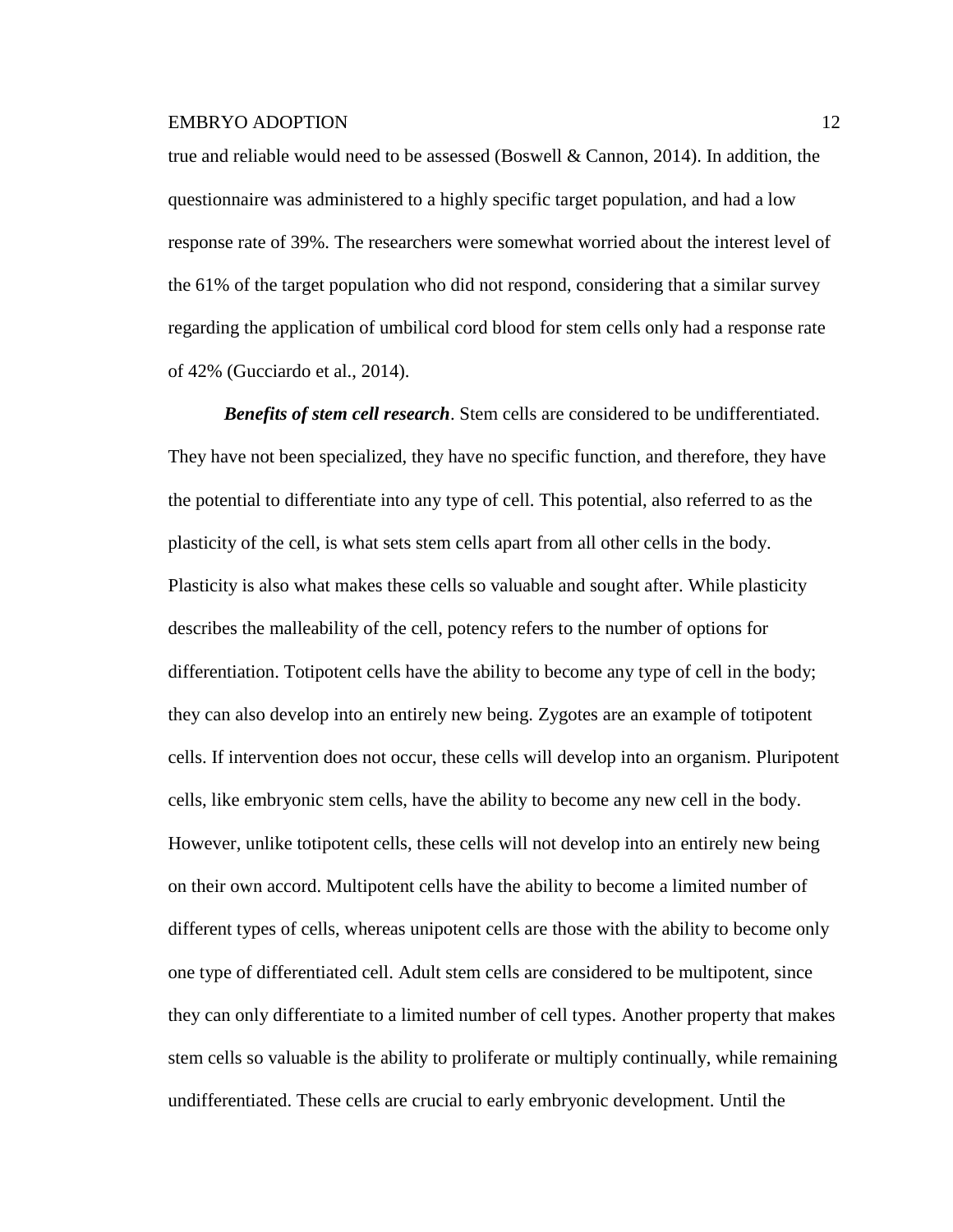embryo contains enough cells for differentiation to be advantageous, these stem cells will continue to divide. After differentiation does begin to occur, the majority of the cells in the developing embryo will continue to be undifferentiated (Devolder, 2015).

Stem cells remain in the body throughout the lifespan, though the percentage is much higher in infancy than in later life. These stem cells continue to divide and differentiate in order to replace dying cells and tissues in organs that require constant renewal. The different types of blood cells all derive from stem cells, and the process of their regeneration continues until death occurs. The liver also contains a certain percentage of stem cells, which allows it to regenerate when damaged. Other organs, such as the heart, do not have this capacity to renew, repair, and regenerate themselves. However, this is where stem cell research offers its benefits. Though the aforementioned organs are unable to regenerate themselves due to lack of stem cells, injecting compatible stem cells into these organs can result in a certain amount of healing. Bone marrow transplants are an example of the effectiveness and usefulness of stem cell therapy. Isolating stem cells that differentiate into blood cells from the marrow of a healthy individual and injecting it into the body of a patient with leukemia or other blood disorders, does result in the generation of new, healthy blood cells. If the transplant is successful and rejection does not occur, the patient's blood and immune system will be replenished (Devolder, 2015).

*Ethical problems with embryonic stem cell research.* The majority of the controversy surrounding embryonic stem cell research is derived from the problem outlined by Devolder (2015). Embryonic stem cell research results in the destruction of the embryo. Supporting the research is supporting the destruction of the embryo.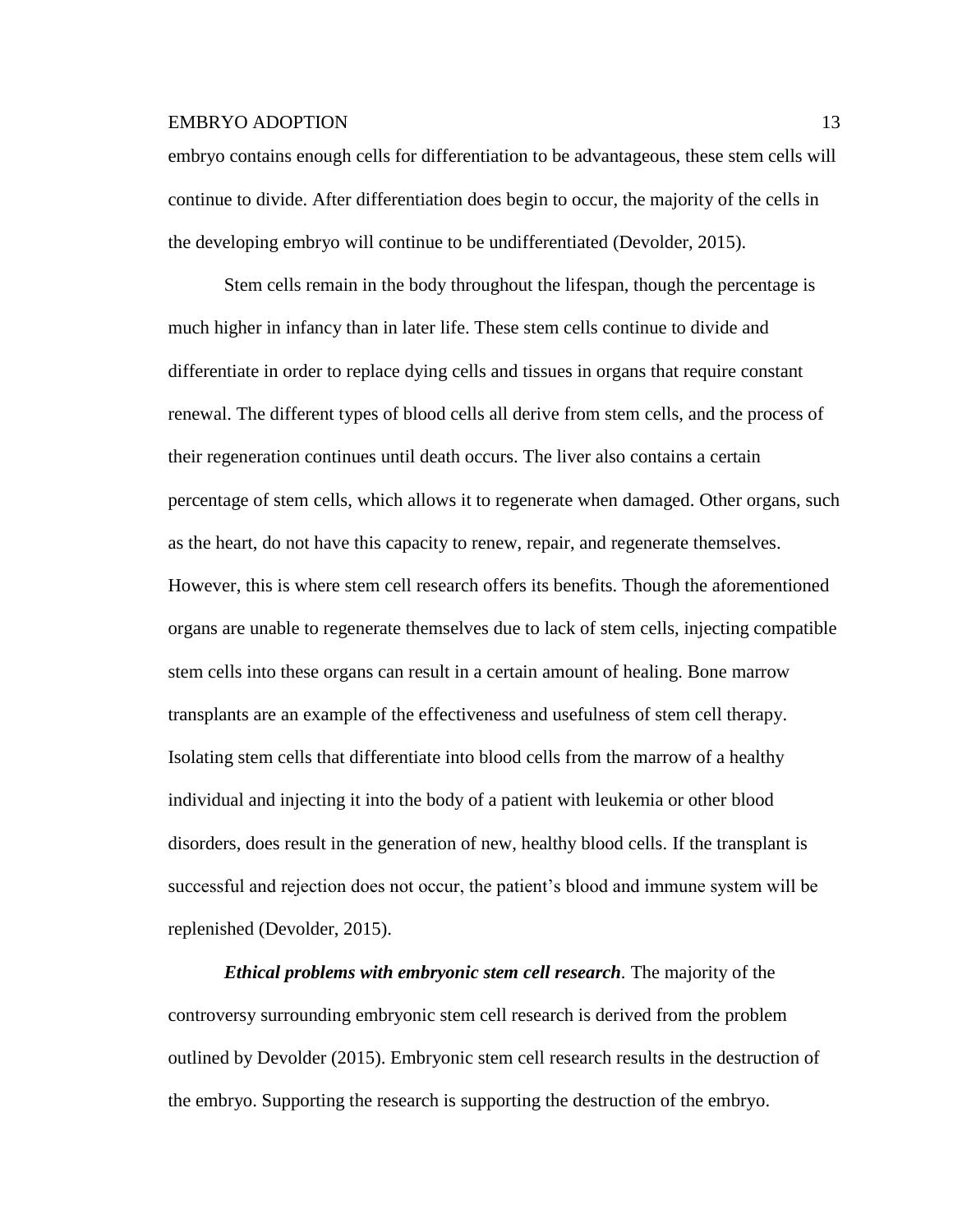Opposing the research is foregoing any chance that the research could have potential benefits. However, this problem is only relevant if the embryo is thought to be a person; if the embryo were only viewed as a collection of cells, then there would be no moral dilemma surrounding the destruction of the embryo for the sake of research. The main problem with the sacrifice argument is that the people who have given their lives to benefit others have willingly chosen to lay down their lives. People can choose to sacrifice their own lives, but making the choice to sacrifice another's is essentially an attempt to justify murder. Even if the embryos used in stem cell research have been created in a lab, or have been cloned, they are still human persons. The problem with the "nothing is lost" argument is that donating embryos to science is not the only alternative to destruction. These embryos can be adopted; not all paths have to lead to death (Devolder, 2015; Meilaender, 2013).

Stem cells do not have to be obtained from embryos. Besides the bone marrow, other sources of stem cells in the adult body include peripheral blood, the brain, gum tissue, epithelial tissue from the skin and digestive tract, the eyes, liver, teeth, and testes. Placental tissue and umbilical cord blood also contain stem cells. Somatic stem cells are those obtained from adult humans, but stem cells can also be isolated from the gametes, as well as from aborted fetuses. Not surprisingly, obtaining stem cells from the latter source is viewed as controversial as well. During the summer of 2015, uproar occurred regarding Planned Parenthood and abortion as the means of obtaining fetal tissue for research, and the associated monetary transactions. Charo (2015) wrote that humanity has a duty and responsibility to use tissue obtained from aborted fetuses for research. The point was made that the use of fetal tissue to create vaccines for chickenpox, rubella, and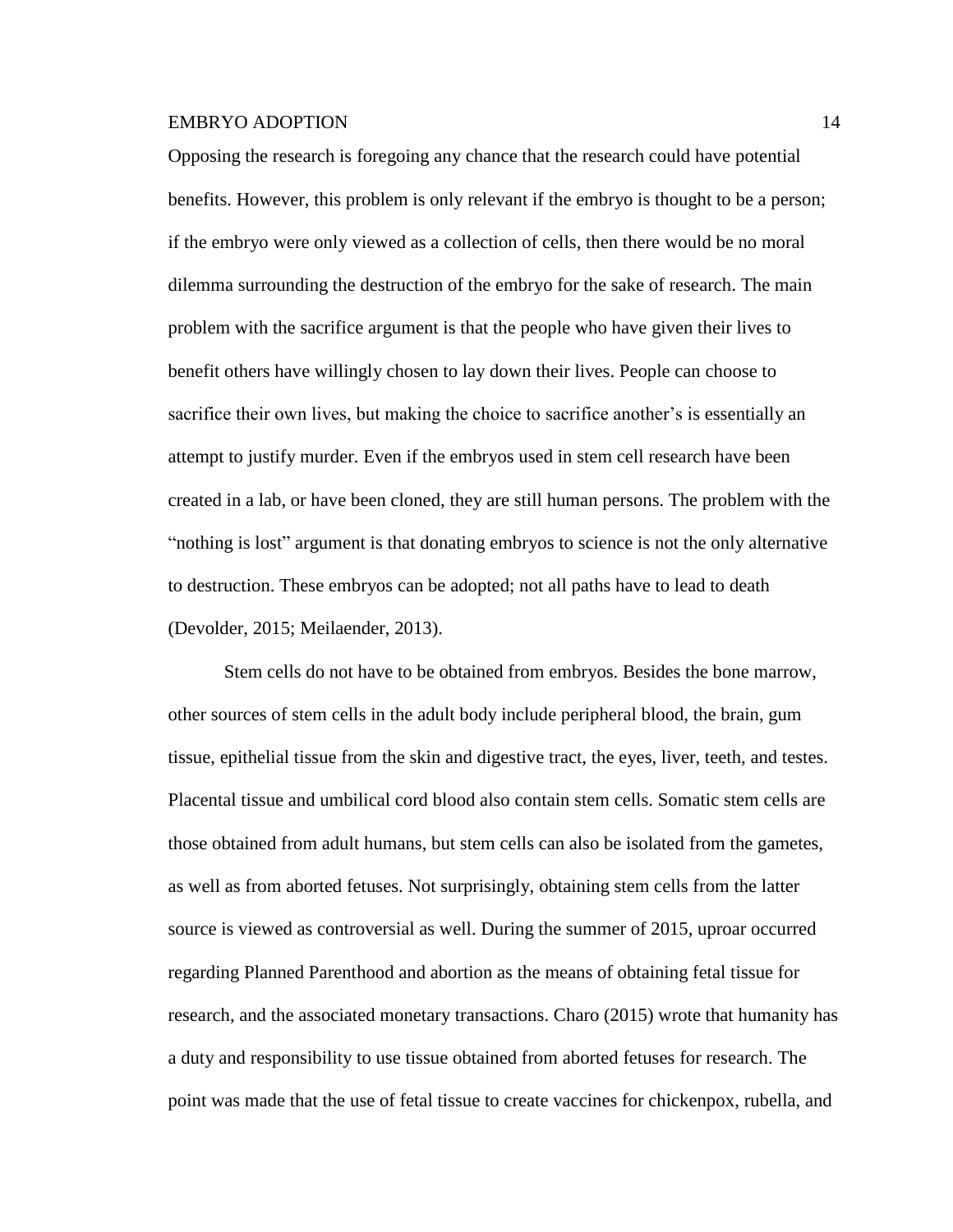polio has saved the lives of millions of people. There is a moral issue surrounding the means of obtaining the tissue. However, Charo points out that those who claim abortions are evil and immoral may inevitably partake of the vaccines and other treatments that are derived from fetal tissue. In 1988, the Fetal Transplantation Panel concluded that the act of having an abortion and the decision to donate fetal tissues could be distinguished from each other. This conclusion was justified by the rationale that it is common for the organs of homicide victims to be donated and utilized. If homicide is also considered to be immoral the panel wondered why no concern had been raised over the use of organs and tissues procured from a person whose death resulted from a morally evil act. The panel also discussed the fact that the tissues would be discarded unless they were donated to research. However, Meilaender (2013) would bring up the point that donation to stem cell research would essentially be embracing the death of the fetus and seeing it as an opportunity to be taken advantage of. (Charo, 2015; Devolder, 2015)

*Scientific problems with embryonic stem cell research*. Stem cell research is not without drawbacks. Serious immunological rejection problems have developed during trials and treatment with embryonic stem cells. As with any transplant, the recipient of the stem cells has to take immunosuppressant medication to prevent the body from recognizing that the transplanted cells are not a part of the body and leading to rejection. When organs are transplanted and rejection occurs, the organ can sometimes be removed to prevent further damage. However, transplanted stem cells are incorporated into every tissue in the body, and would be impossible to remove if rejection did occur. There have been proposed solutions to this problem, but their efficacy is either doubtful or morally unacceptable. Drugs could be given to suppress the immune system and prevent the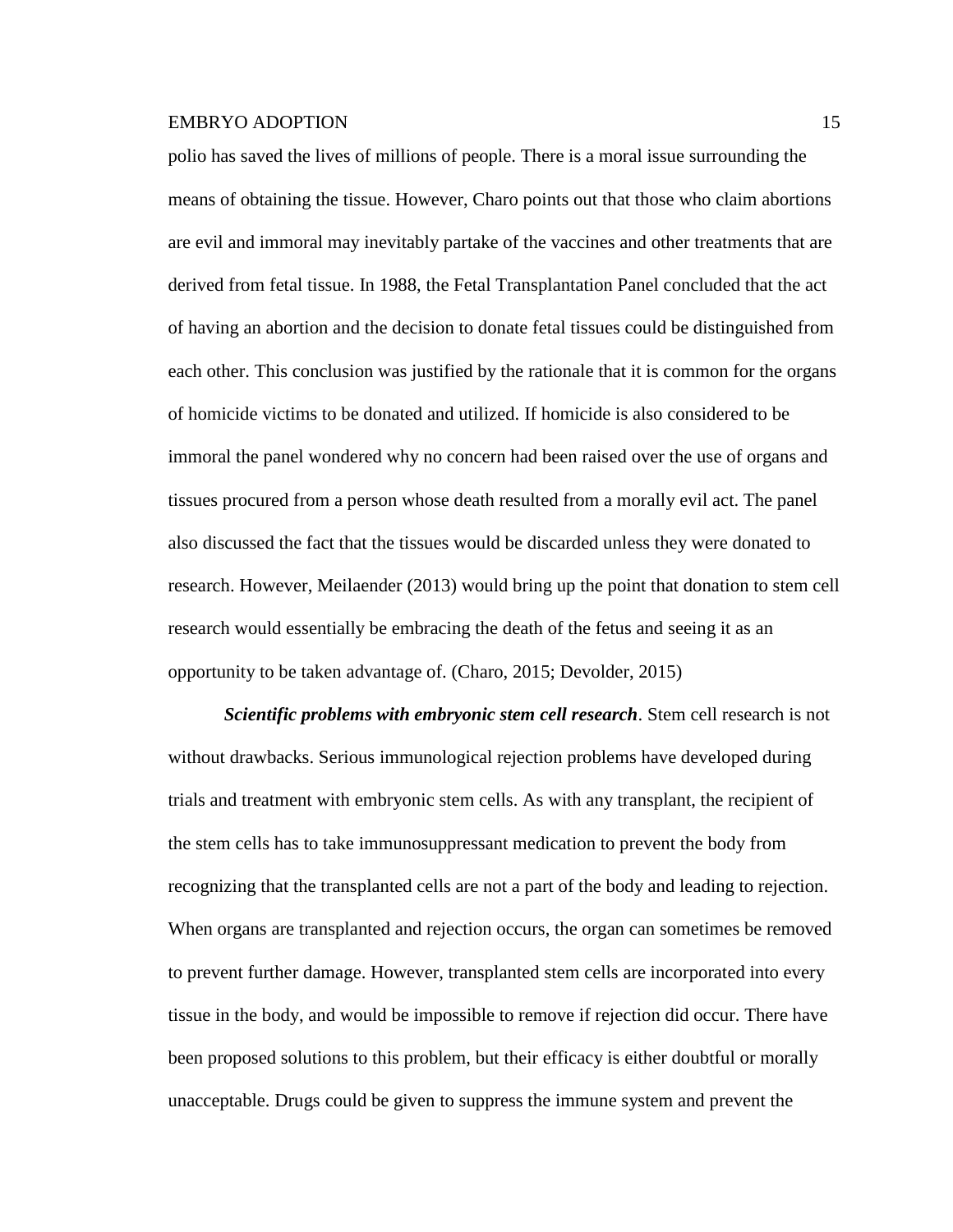patient's body from turning against the transplanted cells. However, these medications would have to be given continuously for an indefinite amount of time, which could cause potentially serious side effects or death. Stem cell banks could be implemented and utilized in order to provide recipients with a wide range of options for stem cell lines. This would increase the probability that at least one cell line would be compatible and effective, but it would also require an exceptionally large number of embryonic stem cells to be available at all times. A universal donor line could be generated to match essentially any patient, and then specialized for each specific patient's immune system, but any leftover cells would end up clinically unusable. Stem cells derived from the bone marrow contain no immunological markers. One proposed solution could be to transplant these cells with the embryonic stem cell tissue, and hope that it induces a permanent tolerance to the graft (Devolder, 2015; Meilaender, 2013).

The last option would be to combine embryonic stem cell technology with another form of technology known as somatic cell nuclear transfer (SCNT), or cloning. Combining these would offer the potential to create a line of cells that would be genetically identical to the patient's cells. The process of SCNT involves removing the nucleus of a somatic cell and transferring it into a donated egg cell, or oocyte, that has had its nucleus removed. This new cell is referred to as an enucleated oocyte. Cellular division of the oocyte is then stimulated with an electrical current, resulting in the formation of an embryo. The embryo that forms is virtually genetically identical to the patient that donated the somatic cell. Because the embryo is essentially a clone, any of the stem cells that would be taken from the embryo would also be genetically identical to the patient's cells. Any transplanted stem cells would not stimulate graft-versus-host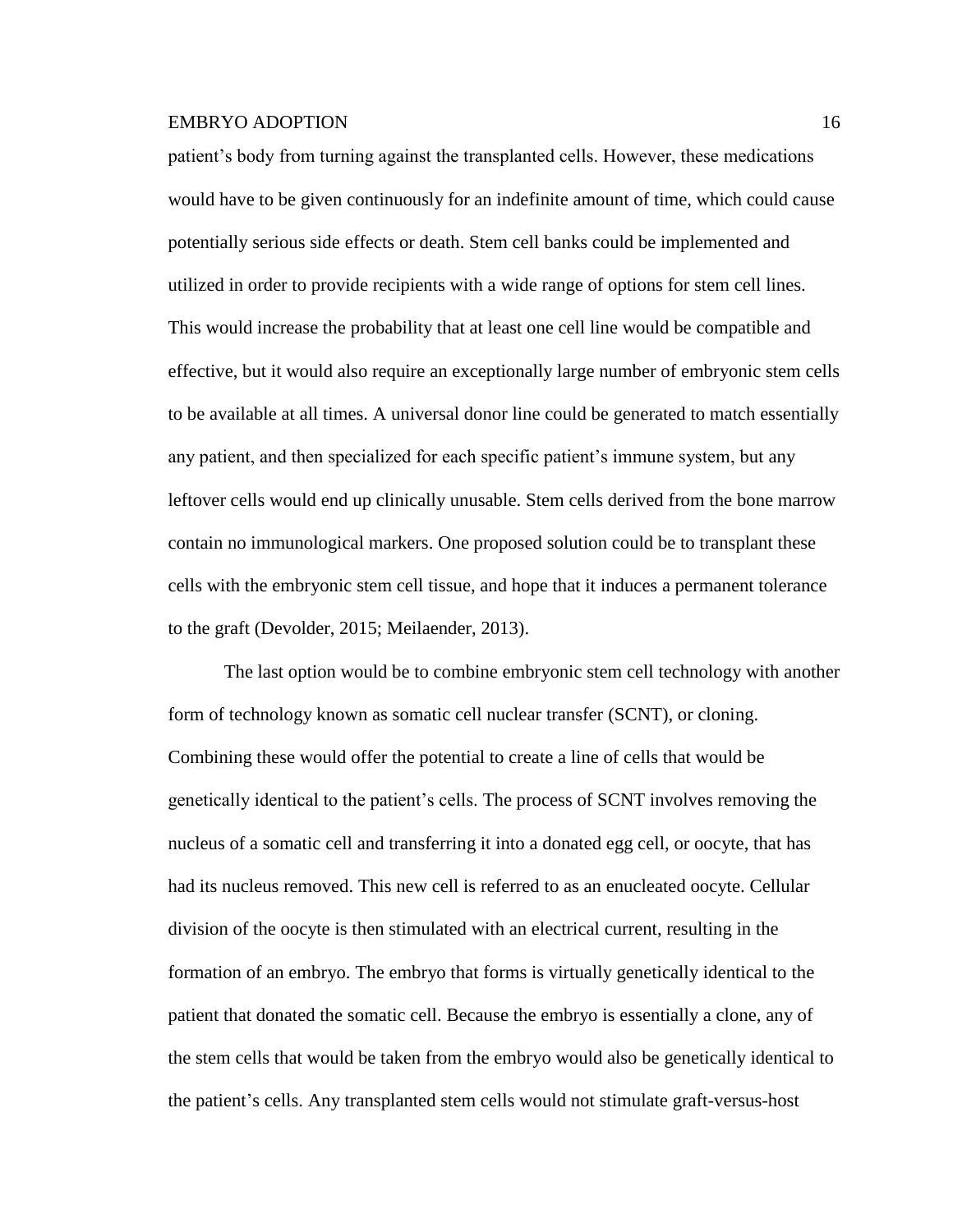disease because the patient's body would recognize these genetically identical cells as its own. It is important to note that none of the aforementioned options have been proven to be both safe and effective, and some have not even been tested. Research into the efficacy of SCNT has just begun. Routine production of embryos via SCNT requires a large supply of good-quality donor egg cells. Without a large enough supply of oocytes, researchers will be unable to learn how to produce and derive stem cells from these embryos (Devolder, 2015).

Another scientific problem with embryonic stem cell research is the potential for teratomas to form. Teratomas are tumors that form and contain more than one type of tissue. Stem cells are impossible to control, and since they are pluripotent, there is always the possibility that they develop into the wrong type of tissue. This is known as the tumorigenic potential. Herberts, Kwa, and Hermsen (2011) point out that stem cells and cancer cells actually share similar features. Both types of cells have a relatively long life span, resist programmed cell death, and are able to replicate undifferentiated and unopposed for a long time. In addition to these similar features, both stem and cancer cells are directed by similar growth regulators and control mechanisms. Teratomas can be lethal, depending on where they form and what tissue they develop into. Herberts et al. reference a case in which a patient developed a brain tumor four years after having neural stem cells transplanted into his brain tissue. Tests revealed that the tumor tissue was derived from at least two donors. The stem cells used in the patient's therapy were derived from tissues obtained from aborted fetuses, and injected either into the patient's cerebrospinal fluid via lumbar puncture, or directly into the patient's brain matter during an open neurosurgical procedure. Typically, the site of teratoma formation is dependent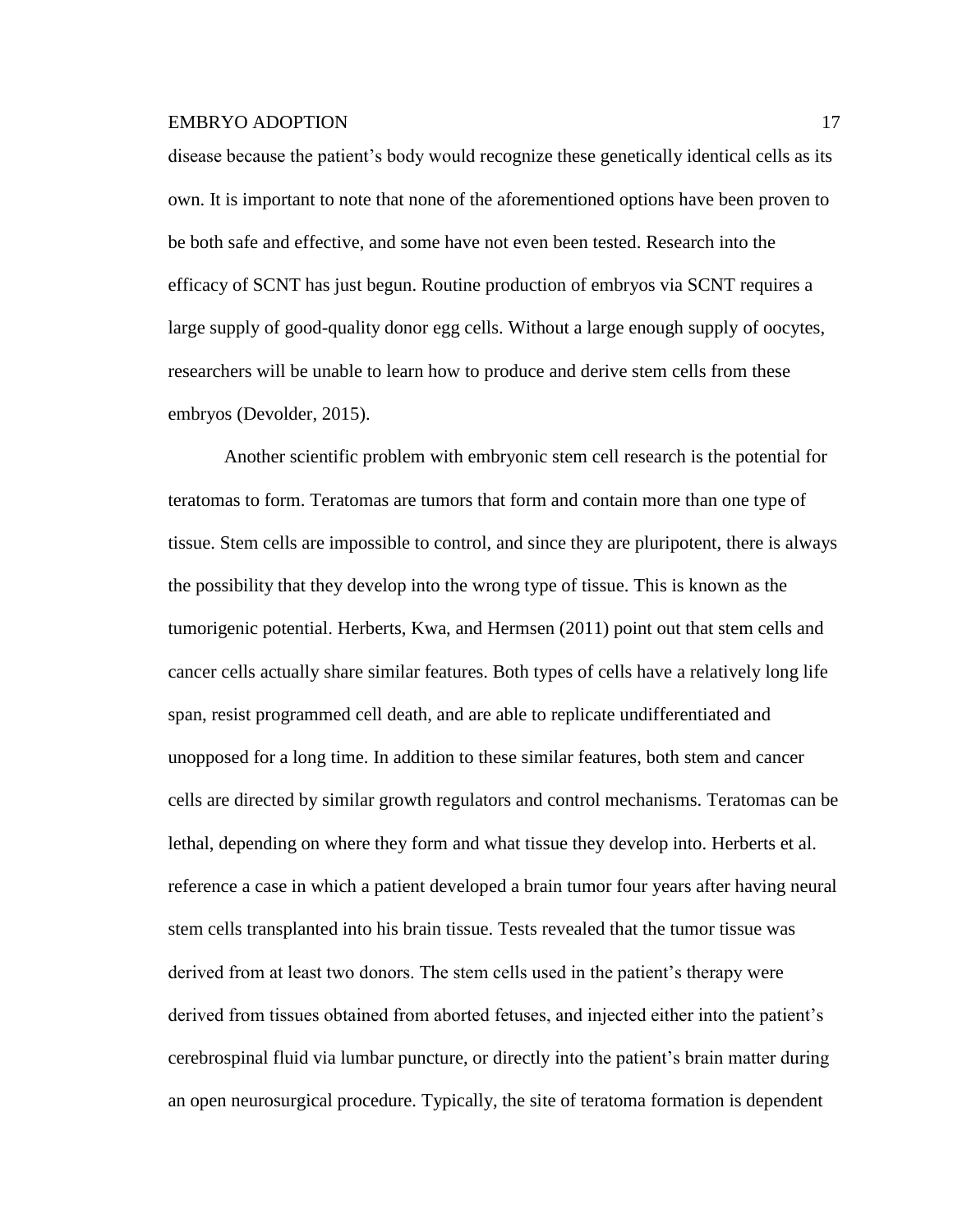on the site of stem cell administration. However, the type of tissue that the tumor develops into may or may not be the same type as the tissue it was transplanted into. Teratomas containing fragments of teeth, hair, and nails have all been discovered in locations where these types of tissues are not normally found (Devolder, 2015; Herberts, Kwa, & Hermsen, 2011; Knoepfler, 2009; Meilaender, 2013).

*Views of couples asked to donate embryos to research.* In the United Kingdom, Haimes and Taylor (2009) interviewed couples who went through IVF and were asked to donate their embryos. The goal of the interviews was to investigate the couples' differing views and opinions. Interviews were structured in a way that allowed the couples to shape the discussion about ethical and moral issues in ways that were relevant to their specific experience. The couples interviewed by Haimes and Taylor were allowed to express their views in their own words, which gave them the opportunity to attach a variety of meanings to their experiences as well as broaden the scope of research. One theme that recurred, despite the researchers' choice to deliberately forego asking participants about associations between embryos and babies, was talk about babies. Haimes and Taylor note that this 'baby talk' emerged without any prompting, proving that these associations do play an underlying role in the views of the interviewees. Two clusters of views about the comparison between an embryo and a baby emerged during the interviews. One cluster considered the possibility that the embryo was a baby, whereas the other cluster ascertained that it was clearly not a baby, merely a grouping of cells. According to Haimes and Taylor, these views were not entirely settled. Many interviewees struggled to come to a clear conclusion regarding the status of the entity they were donating (Haimes and Taylor, 2009).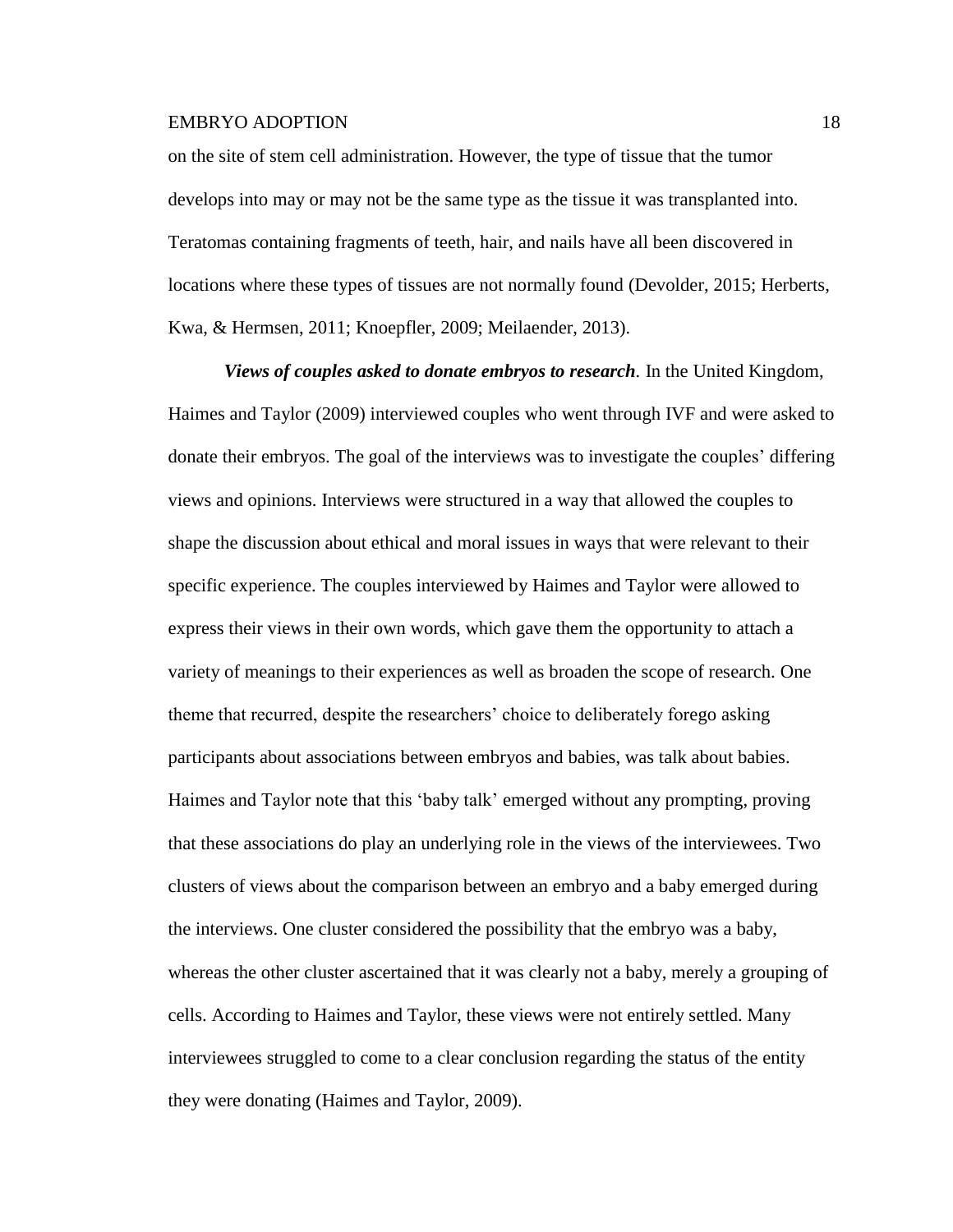After conducting their research at a clinic in the United Kingdom, the researchers wondered how their findings would compare to those in clinics in other countries. Since embryo donation is more common and widespread now, other research studies are being conducted throughout the world. Haimes and Taylor (2009) also wondered if any of this research is exploring the importance of women's reproductive labor in global tissue economies. A few of the questions asked by the Haimes and Taylor could be seen as somewhat biased or viewed as leading questions. Suggestions were made that future debate on embryo donation for human stem cell research should include the views of the embryo donors, and should also consider the social and moral status of the human embryos (Haimes & Taylor, 2009).

# **Different Views Toward Embryo Adoption**

Certain populations have been surveyed and interviewed on their views of embryo adoption.

**Views of the biological and adoptive parents of embryos***.* Parents who have given up embryos for adoption and parents who have received adopted embryos are commonly surveyed populations. The goal of research in these populations is to find out how the adoptive parents view the biological parents and how the biological parents view the adoptive parents. What information, if any, are the biological parents most likely going to want to know about the people receiving their embryos? Do they want to know what the outcome of the donation and treatment was? What information, if any, are the adoptive parents most likely going to want to know about the people who donated the embryos to them? Are they going to want to give the donors any information about the outcome of the donation and treatment? If pregnancy does ensue and results in a birth, do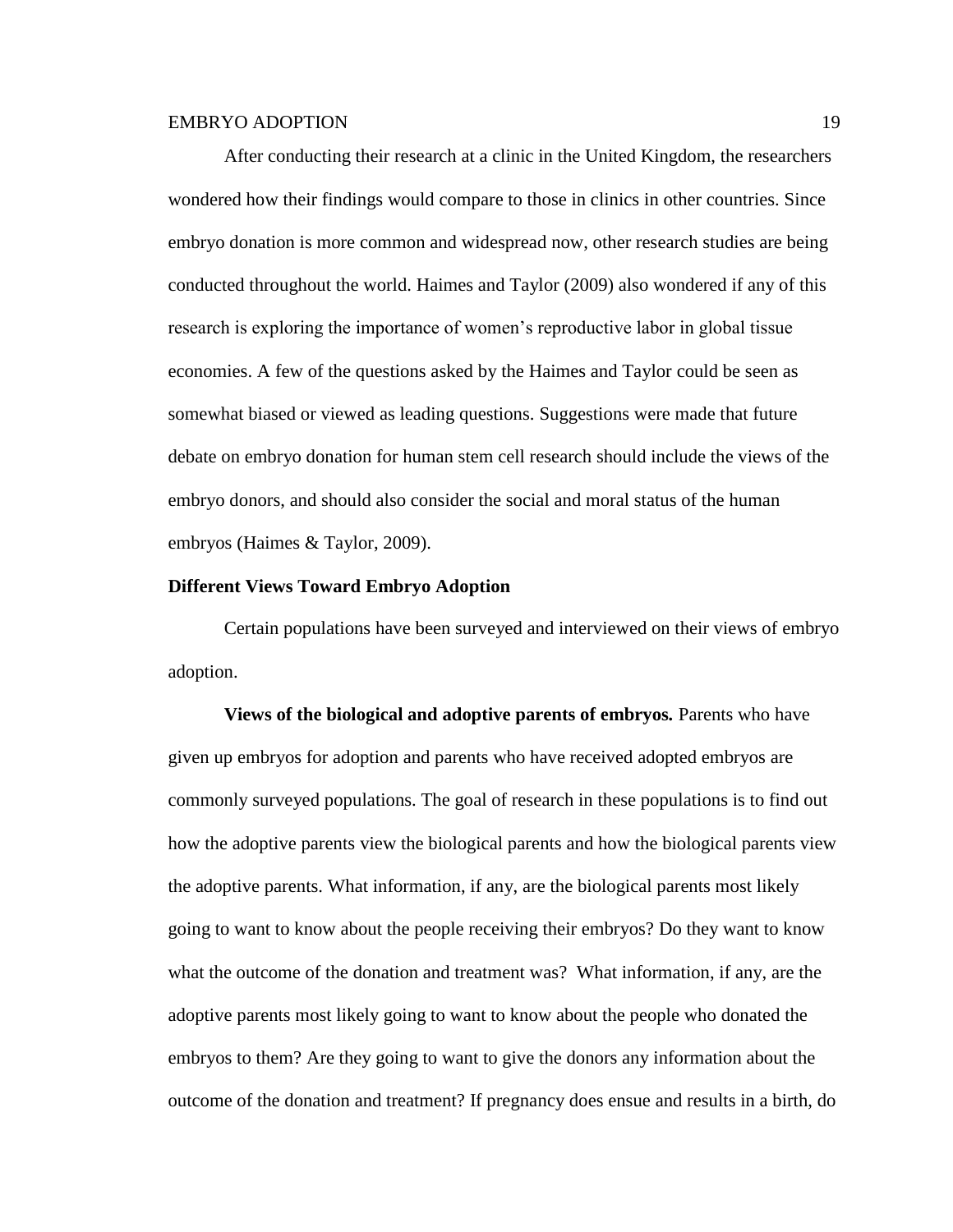the adoptive parents want the biological parents to be involved in the life of their child? To what extent should the parents be involved? In addition, the attitudes of couples that have surplus cryopreserved embryos but are not allowed to donate them have also been examined (Ayensu-Coker et al., 2013; Goedeke & Payne, 2009; MacCallum, 2009; Söderström-Anttila et al., 2001; Wånggren et al., 2013).

*Views of potential recipients.* Goedeke and Payne (2009) interviewed potential embryo recipients in New Zealand to discover how they made meaning of the process of embryo donation. These interviews were conducted to identify the major concerns of the couples. The concerns identified were analyzed thematically to see how perspectives and decision-making regarding embryo donation were affected. Embryo donation was not approved in New Zealand until 2005, and the process follows strict guidelines. Due to this, only a few donations have proceeded. This led to a very small convenience sample being used for this study. In addition, none of the participants had actually participated in the process. They all had vested interest but had not gone through with the process. Goedeke and Payne's study showed that the main concern of many of the participants was the concept of genetic lineage. The majority of the participants viewed the link between the embryo and its biological parents as a permanent link that needed to be recognized. Open-adoption practices within embryo donation were discussed as a means to allow the offspring of the embryo donation to be able to know their heritage. Overall, the study did not seem biased, and the questions asked seemed to be fair (Goedeke  $\&$ Payne, 2009).

*The views of parents who adopted embryos and those who participated in conventional adoption.* MacCallum (2009) conducted a series of interviews to find out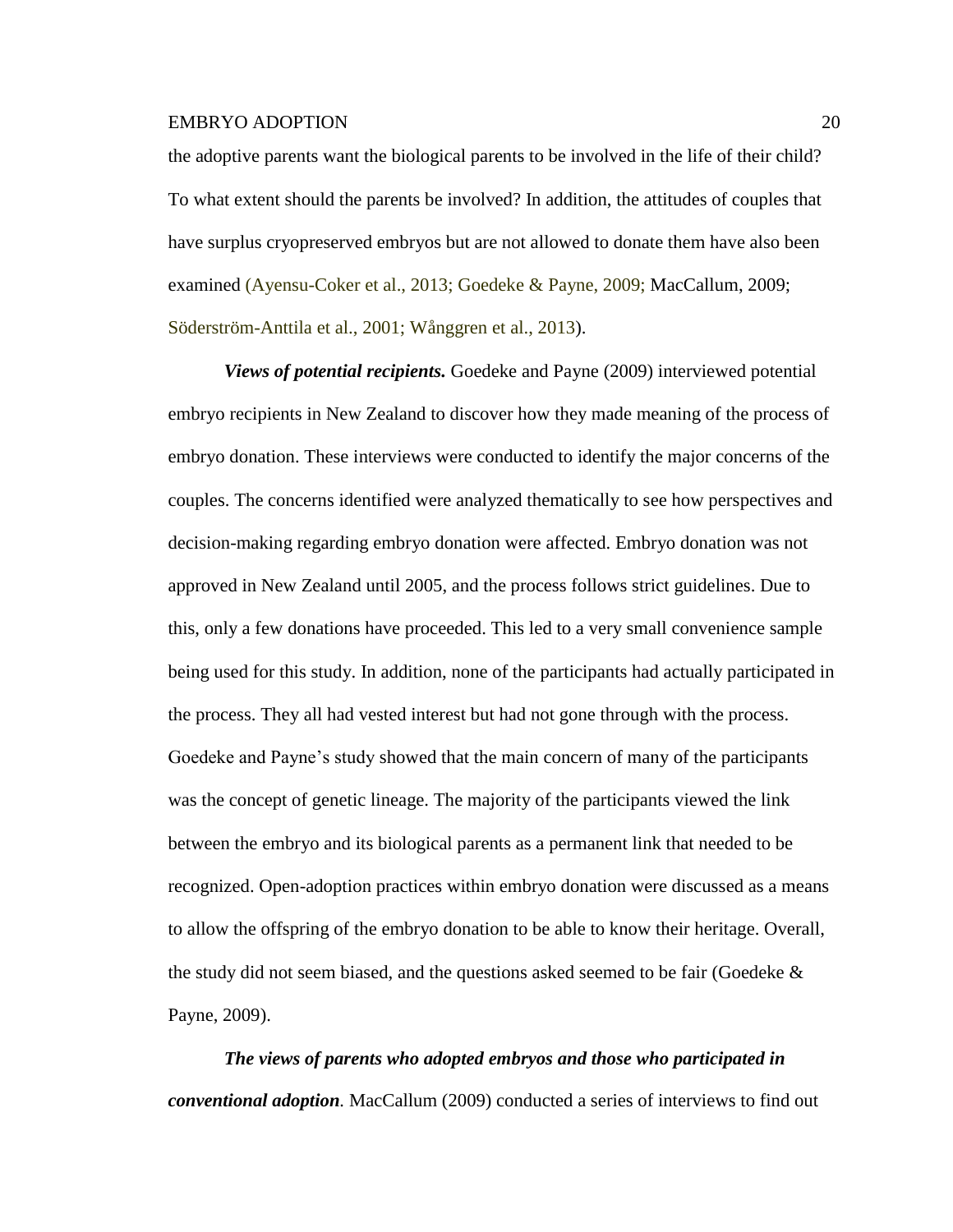how parents who receive embryos from donors view the donors, and how adoptive parents view the birth parents of their children. Their views were then compared and contrasted to see if there were any common trends and differences in attitudes. The questions asked to the parents were focused on assessing the knowledge of the donors or birth parents, frequency of thoughts and discussions about them, and disclosure of the situation to the child (MacCallum, 2009). Due to the design of the article and the study, this article was very different from other studies that deal with the topic of embryo adoption. Because the goal of MacCallum's study was to show how the two situations can lead to differing attitudes towards the birth parents of the child, the data collected showed definite trends. The results of the study revealed that donors are rarely thought about and talked about, whereas birth parents are discussed frequently and may have significance in family life after the adoption takes place. The recipients may not have known anything about the donors of their embryo; this led MacCallum to wonder whether or not this is one aspect of embryo adoption that should be altered.

*Views of embryo donors and recipients*. After an embryo donation program was completed, Söderström-Anttila et al. (2001) studied the outcomes and attitudes by means of a questionnaire survey. This survey was conducted in order to gain insight into the experiences of the donors and recipients who participated in the embryo adoption program, as well as to obtain information about attitudes regarding ethical issues involved in the treatment. Inclusion and exclusion criteria were used to choose participants. The questionnaire focused mainly on complicated ethical issues that had arisen when discussing the program with donors and recipients. Several questions raised during the study included the following: How strict should the criteria for the selection of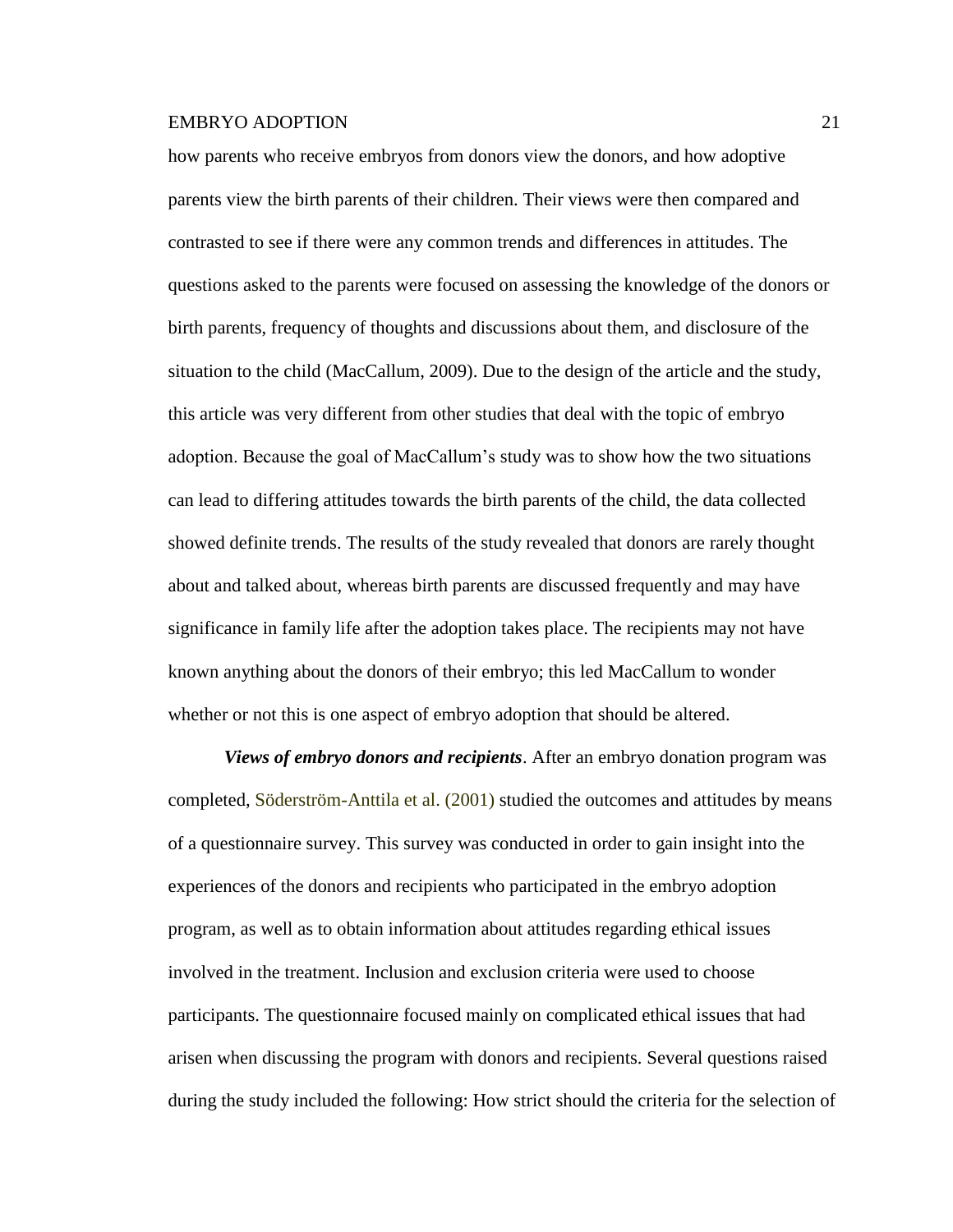embryo donors be? Which couples should be offered the opportunity to receive donated embryos? How old should the donors and recipients be? Should the child and others be told about the donation? The data collected were highly subjective, but also reliable, because they dealt directly with the attitudes of people who have gone through the process of embryo adoption. The differing responses to the questions asked are evident. In regards to questions regarding proposed age limits, when compared to the data from the embryo recipients, embryo donors were much more in favor of proposing an upper age limit for the recipient men and women. However, both groups agreed that the upper age limits for recipients should be 42-43 years for the women, and 43-47 years for the men. About half of the donor and recipient couples were in favor of proposing an upper age limit for the donor women and agreed on the age range of 38-40 years. Only one third of the total number of participants thought that there should be a proposed age limit for donor men as well - they agreed on 41-47 years (Söderström-Anttila et al., 2001).

Two-thirds of the embryo recipients were in favor of telling the child about how he or she was conceived, but only 29% of the recipients thought that the child should be able to receive information regarding biological parentage. Söderström-Anttila et al. (2001) wondered whether this reflected possible fears that the child would then grow close to the biological parents. On the donor's side, only about half of the women were willing to provide identifying information about themselves. However, due to the male partner's reluctance, only about one third actually followed through and registered this information. Some of the donors did state that they wished to know whether or not their donation had resulted in pregnancy. In one case, the male donor said that the result would determine whether or not he would tell his own children about the donation. Embryo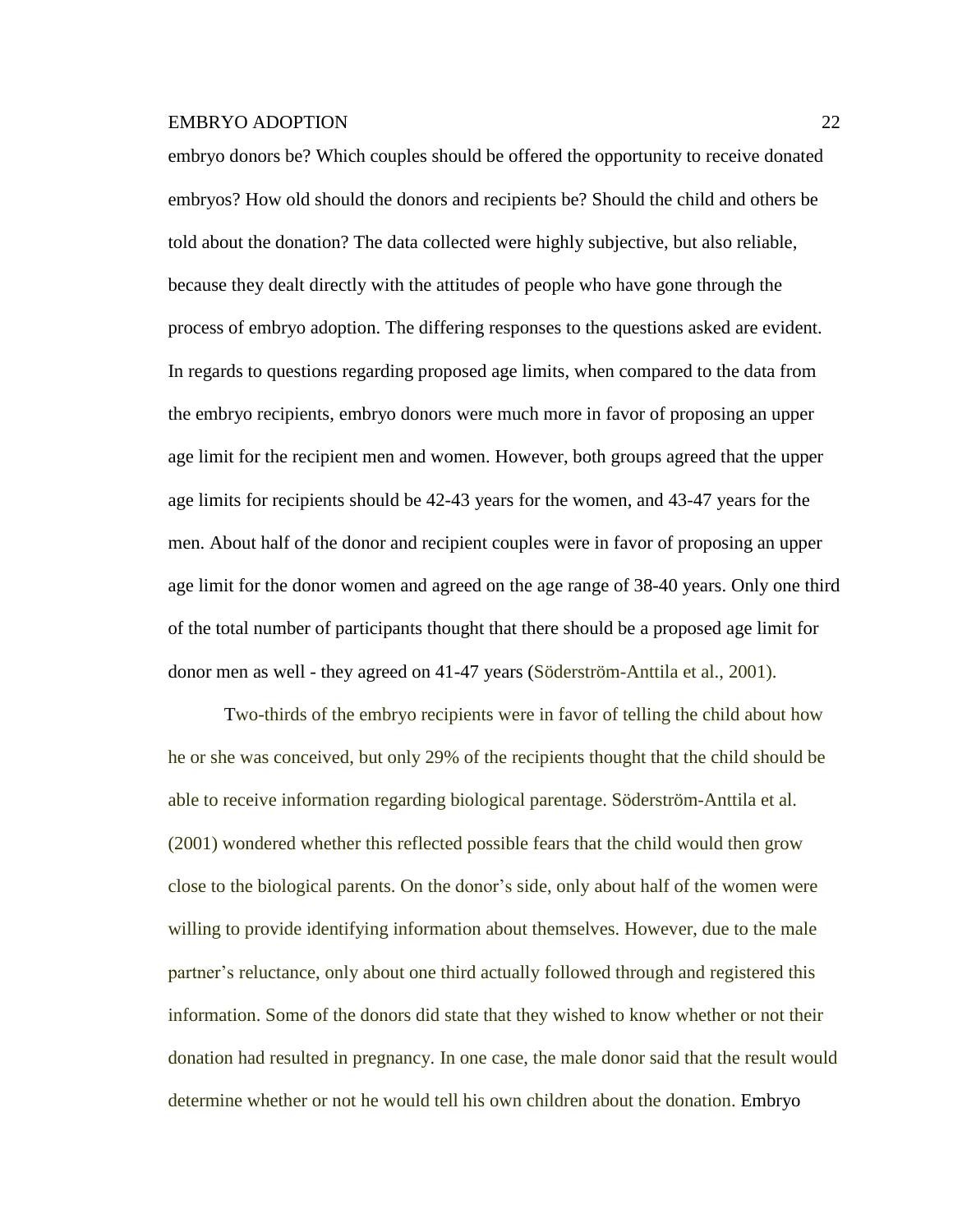donation is legal in Finland, and the maximum storage period of frozen embryos in Finland is 10 years. Cryopreservation consent covers three to five years at a time. If the couples choose not to use their own embryos, they can donate them to other infertile couples or to research, or they can decide to discontinue cryopreservation and the embryos will be destroyed. The thoughts of the parents regarding the process and the possible outcomes for their surplus embryos varied widely, but each opinion was valuable to the research (Söderström-Anttila et al., 2001).

**Views of people who work in fertility clinics***.* The attitudes of IVF clinic staff towards donation of surplus frozen embryos have also been examined. The current legislation in Sweden does not permit embryo donation. Swedish couples that have undergone IVF have surplus embryos that are cryo-stored for five years and then have to be discarded. Questions were asked to see how staff would feel about the alternative of having these embryos donated to infertile couples or to research. The focus was more on how these people would feel if embryo donation were legalized. The people who work in the clinic had very clear opinions on what they believed, and they knew why they believed it. A majority of the population agreed that embryo donation should be legalized in Sweden. The overall attitudes were positive concerning embryo donation to infertile couples, as well as towards research (Wånggren et al., 2014).

**Views of the general public***.* The perspectives of the general public on the issue of embryo donation for adoption vary greatly. Some are in support of it, whereas others are opposed to certain aspects of the process for various legal, ethical, and moral reasons. In addition, some people honestly do not know what their position is. Perspectives on embryo donation for research are also diverse. Certain populations have very strong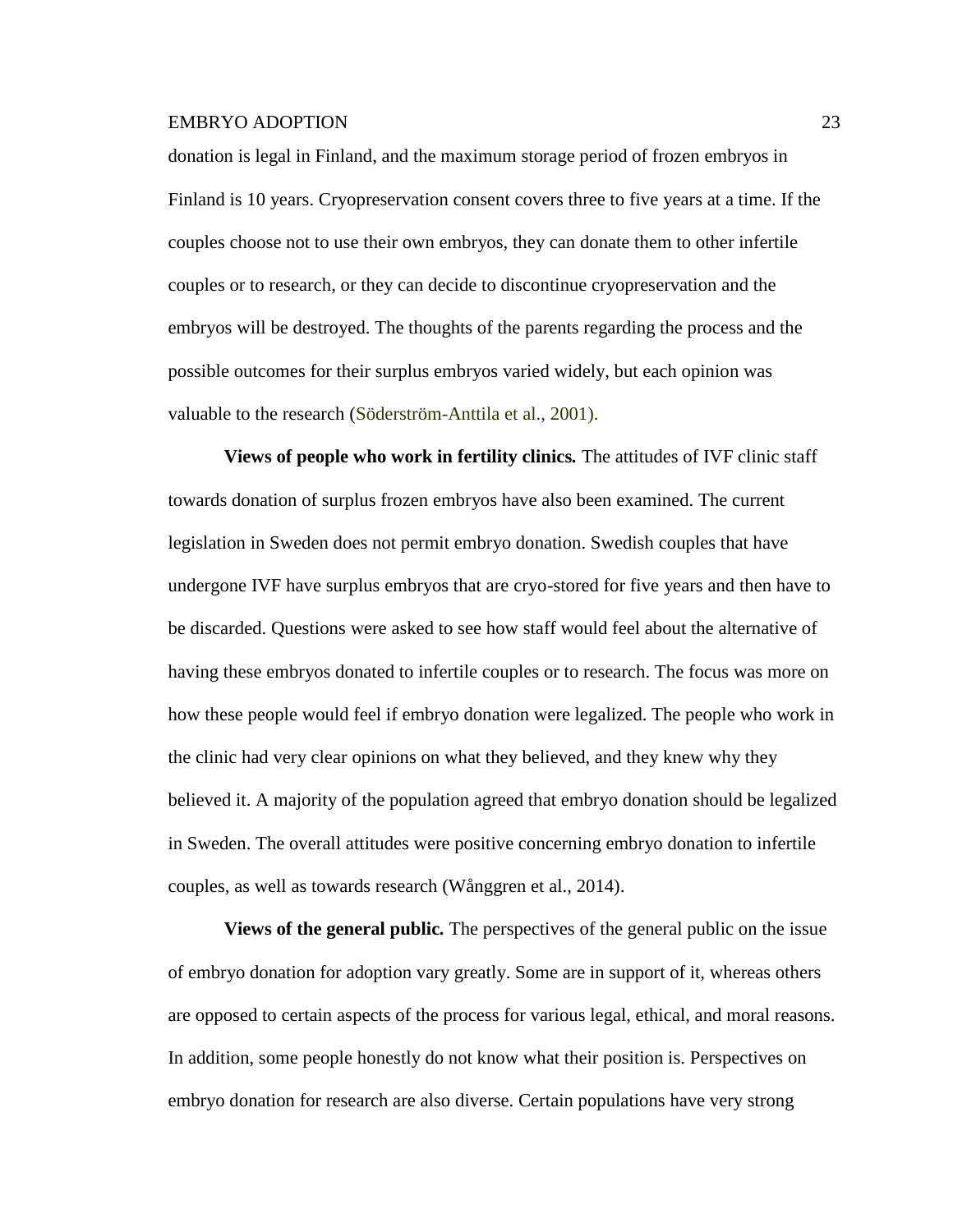opinions on whether or not donation to research is an acceptable method of embryo disposition (Atwood, 2008; De Lacey et al., 2012; Murphy, 2011).

*An adoption advocate's opinion*. An advocate of adoption voiced his opinions and concerns about embryo placement. Atwood (2008) is a member of the National Council for Adoption (NFCA). The NFCA advocates for adoption to be viewed in a positive light. It holds the well-being of children, birthparents, and adoptive parents in highest regard, and promotes many different types of adoption. The NFCA wants to protect the institution of adoption, and has decided not to take a position on embryo placement. However, according to Atwood, it does not agree with the term embryo adoption because the practice has many legal, moral, ethical, and spiritual quandaries attached to it. Atwood presented eight principles and practices regarding adoption and embryo placement. In relation to other articles regarding embryo adoption, Atwood's stands out because he seemed to be more concerned about the name embryo adoption than the process itself. Atwood stated that the NFCA takes no stance on the process, but he seemed to have his own stance on the matter. He did not come right out and say that he does not support embryo adoption, but this article did not make it seem like he would ever consider advocating for it (Atwood, 2008).

*The views of a community*. The differing views of people in an Australian community about the status and use of embryos were explored by De Lacey et al. (2012). The study sought to find out what the people believed an embryo was, how they thought it should be used, and who should make decisions regarding its disposition. Focus groups and surveys were both employed in gathering data, and the results were recorded. The questions used in the survey created by De Lacey et al. were disclosed within the article.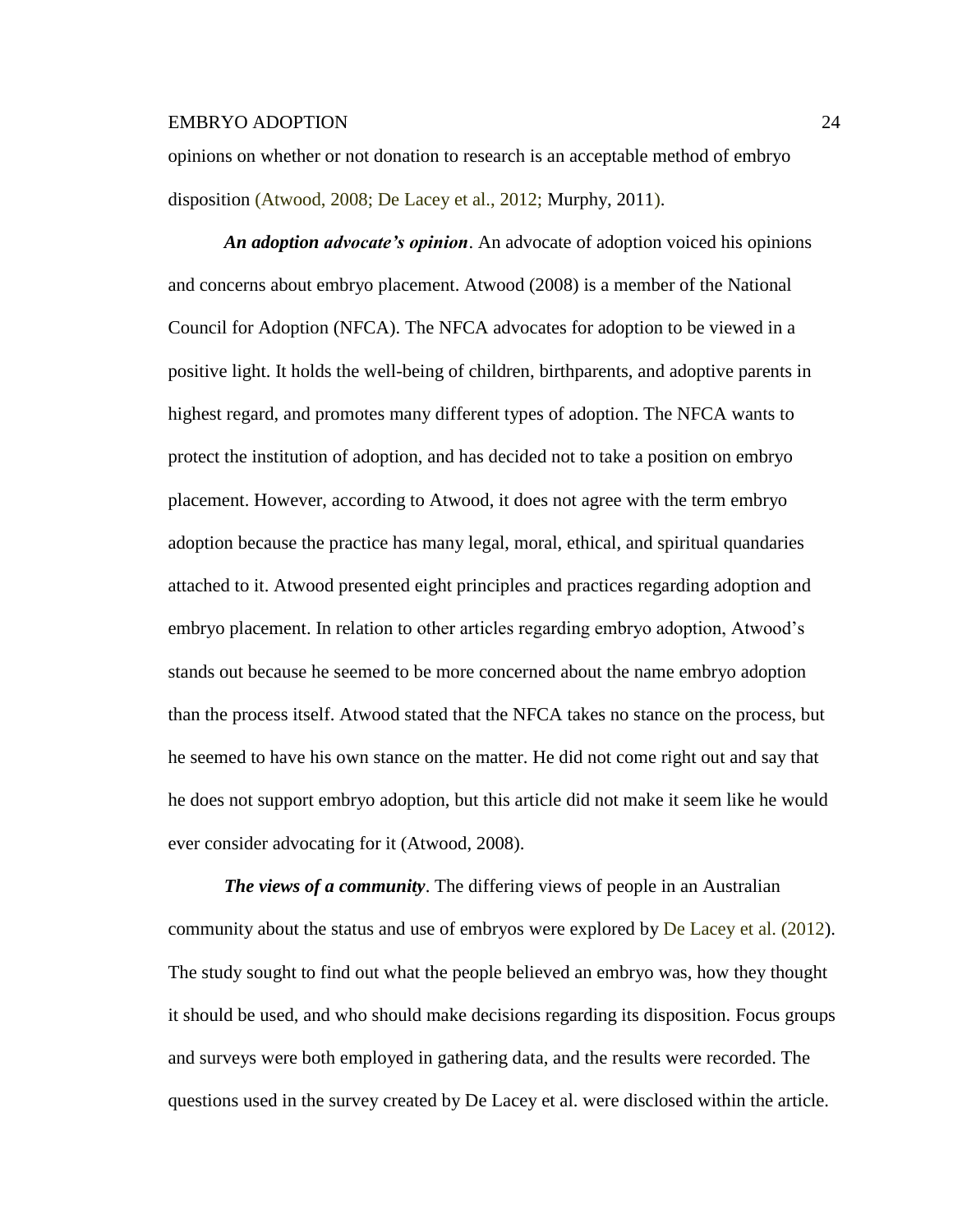The majority of the participants understood the questions; many of them were able to offer their opinions about embryo disposition. The study appeared to be conducted in a fair matter. Due to the small number of participants who responded with 'don't know' to questions regarding the description of an embryo, the right way to use an embryo, and who should decide what happens to the excess embryos, DeLacey et al. came to the conclusion that the majority of participants legitimately understood what the questions were asking and were able to provide their honest opinions regarding embryo disposition. De Lacey et al. showed that the majority of the community would rather donate excess embryos to research or for adoption, rather than allowing them to be discarded. According to the participants, embryos have value. They should not be regarded lightly and discarded as if they have no value or use (De Lacey et al., 2012).

*Views of those who would donate embryos.* Wånggren et al. (2013) examined attitudes of Swedish infertile couples towards different aspects of embryo donation. All of the couples surveyed had surplus cryopreserved embryos. The questionnaire included questions about socio-demographics and opinions towards embryo donation of the surplus embryos. The conclusions were that cryopreserved embryos may be available for donation to other infertile couples, especially if there can be restrictions placed on recipient characteristics. This study showed a different aspect of the embryo donation process. The results showed that couples would be willing to donate their embryos to couples that met the qualifications, which is significant. However, the response rate to the surveys was low, and the questions were purely hypothetical since Sweden does not allow embryo donation to other infertile couples. Like the other study that surveyed IVF workers, this study operated on a principle of what could happen if this were legalized.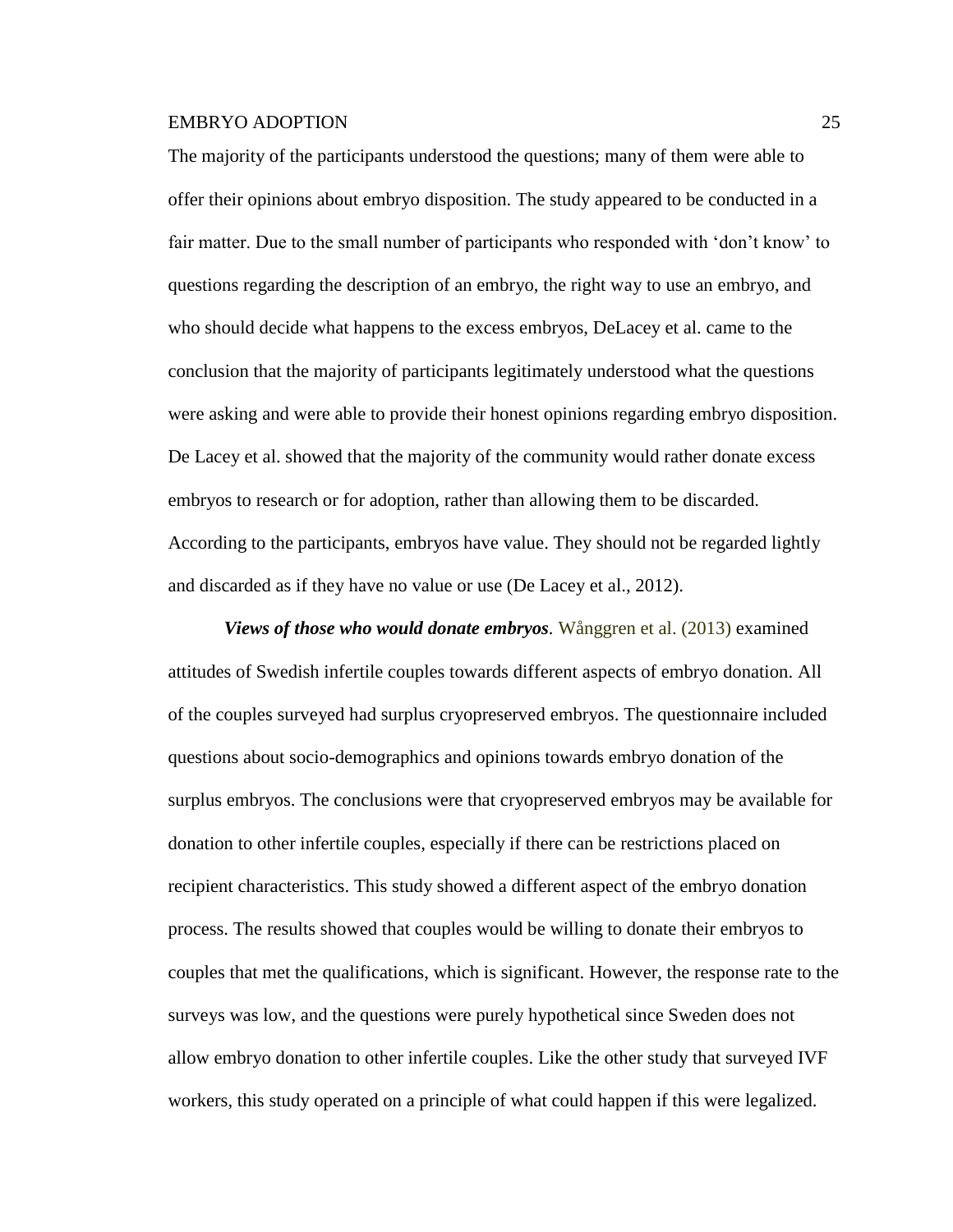Families with surplus embryos have a finite amount of time to decide what to do with them before they are destroyed. This article showed that families would likely donate their extra embryos if they were given the choice (Wånggren et al., 2013)

*The view of the Catholic Church.* According to *Dignitas Personae*, an encyclical published by the Catholic Church in 2008, all life is precious and should be treated with dignity, regardless of where it falls on the developmental spectrum (Murphy, 2011). The Vatican's position on the conception of embryos outside of marriage, as well as assisted reproduction treatments, is that these practices are not compatible with the overarching need for dignity and respect. Embryo adoption is also rejected and deemed immoral by the Catholic Church, because it invites a third party into reproduction and conception. However, Murphy does give an example of the one time when the Catholic Church would deem it acceptable. If embryo adoption and the corresponding treatments are being used with the sole purpose of saving a life, it cannot be completely rejected. If there are no other viable alternatives, and a life will be saved in the process, then a case can be made for embryo adoption as an ethical choice (Murphy, 2011).

*Responding to dissenting opinions.* Ethical quandaries related to utilizing conditional embryo donation for building a family need to be explored. The question of whether or not families who have surplus cryopreserved embryos should be the ones who determine which family receives their embryos is an important one to ask. In their discussion of embryo donation, Frith and Blyth (2013) discussed objections to conditional embryo donation, such as personhood of the embryo, what happens if the embryo is placed in detrimental conditions, and how the arrangements and costs should be taken care of. All of these objections to embryo donation were countered, to bring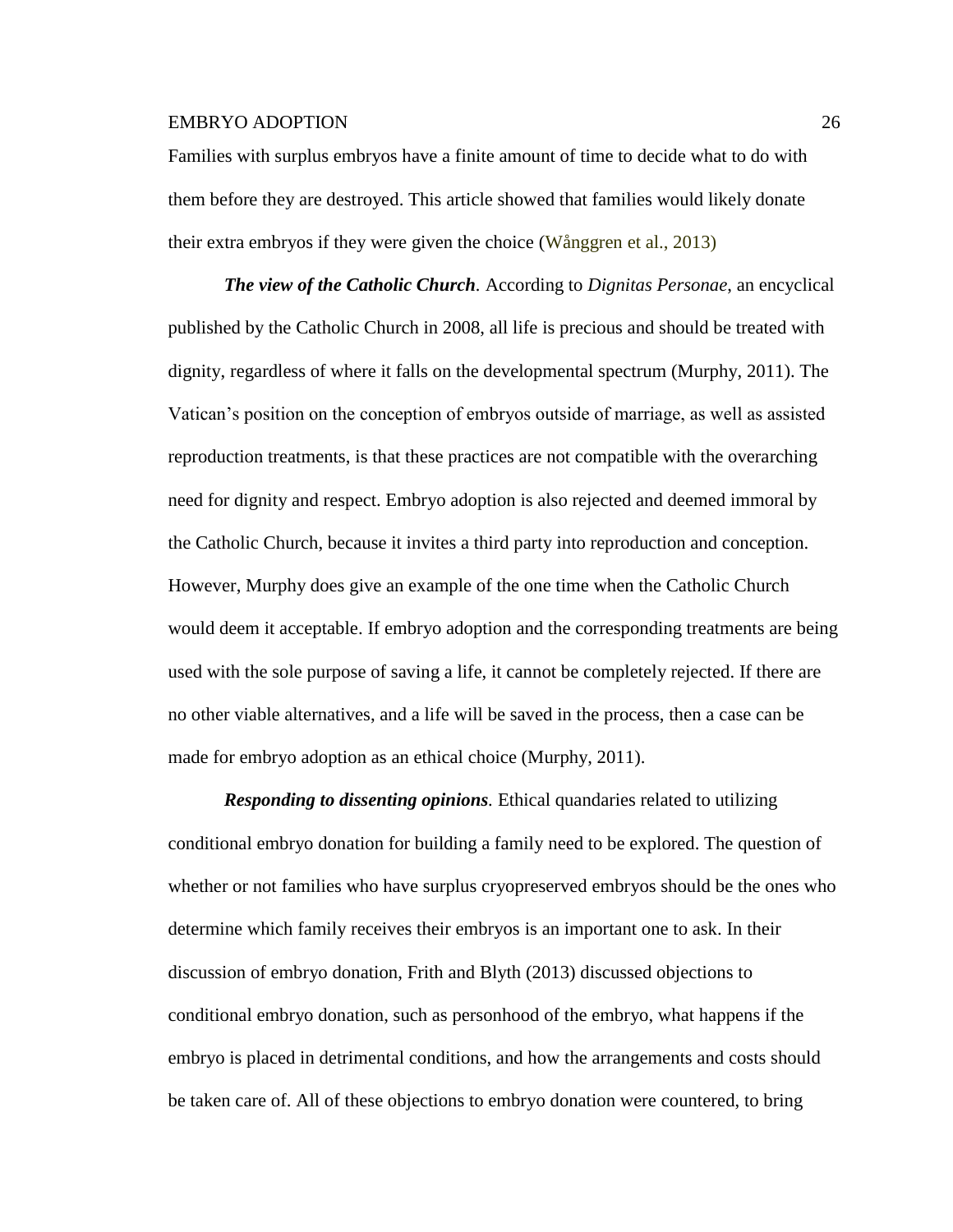about the point that there should be no ethical objections to conditional embryo donation. Frith and Blyth gave realistic, effective suggestions to improve the process of embryo donation. Some bias could be seen throughout, as the authors countered common objections to embryo donation. However, their counterarguments showed sound logic and the proposed solutions could improve the current system in place in the United States (Frith and Blyth, 2013).

### **Research Questions**

During the research process, several questions arose dealing with possible gaps in the literature and overall curiosity.

1. According to research, why is embryo adoption considered to be an ethical approach to starting a family for couples faced with infertility?

2. What are some of the main ethical considerations when working with a family that is going through the process of embryo adoption?

3. Is embryo adoption ethical and feasible for parents with a Christian worldview?

4. What are the thoughts and opinions of all parties involved in embryo adoption, and how do those affect the process and outcomes?

5. How have advancements in stem cell research affected the likelihood of couples donating their surplus embryos to another couple rather than to research?

6. Do religious beliefs affect the decision a couple makes when they are trying to decide what they are going to do with their surplus embryos?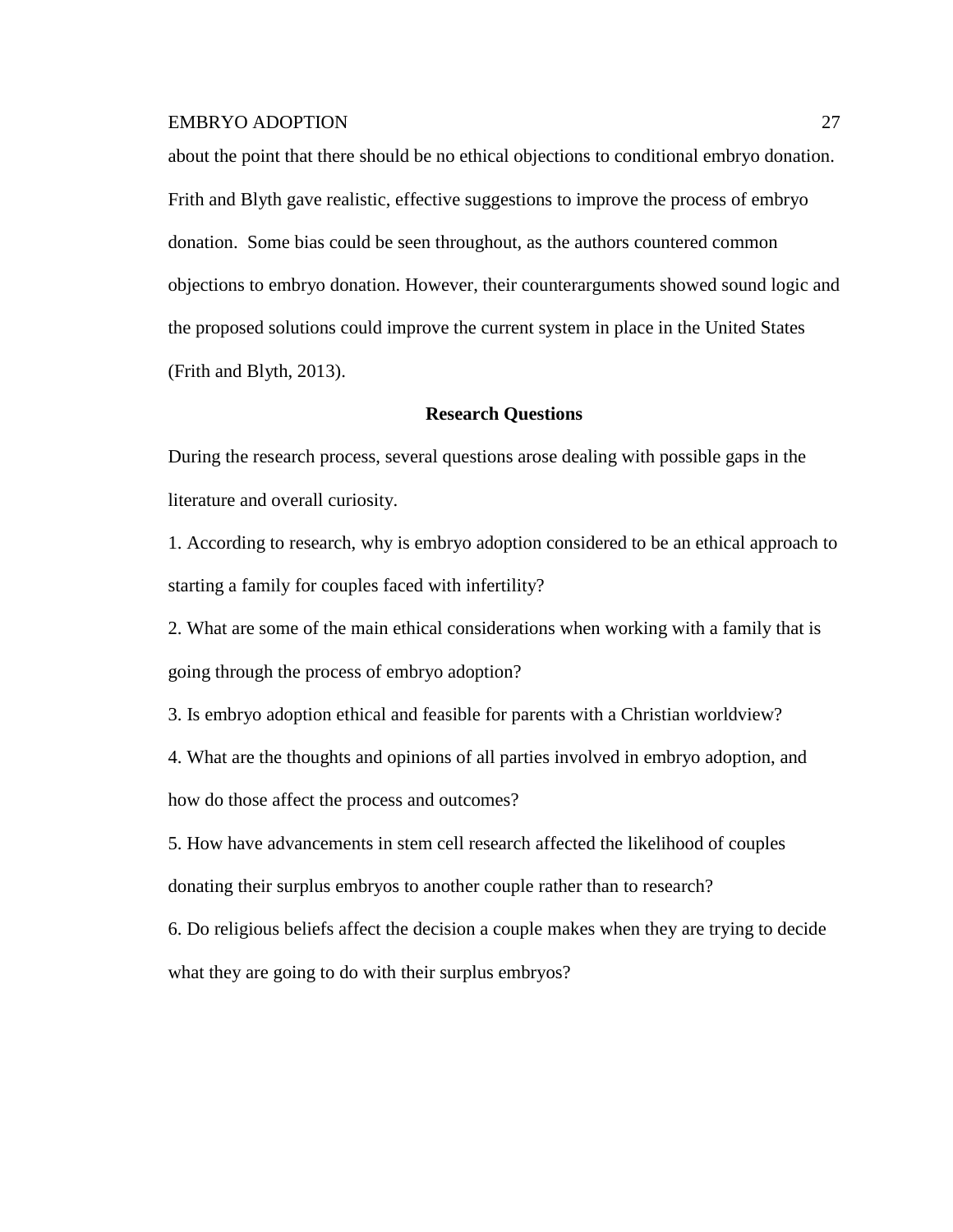#### **Method**

# **Materials**

Articles gathered from various medical and law journals, as well a textbook about maternal-newborn nursing and women's health, a textbook about evidence-based practice and research in nursing, and philosophy books on biomedical ethics.

# **Procedure**

Articles were found using the Jerry Falwell Library website. Key words and terms were typed into the search bar and articles were chosen based on relativity to the topic as well as age. Some key words included embryo adoption, embryo donation, and snowflake adoption. Articles were preferred to be no more than five years old; however, some articles that were key to research were six to thirteen years old.

#### **Results**

Though a majority of the resources utilized were published within the five-year range, there were 10 that were published between 2001 and 2009. Out of the 27 references gathered, less than half were peer-reviewed articles that employed data collection. For this literature review, there were not enough articles to ensure that at least half involved data collection. All of the data collected in those 10 articles were qualitative due to the nature and purpose of the studies.

#### **Discussion**

In the context of nursing, the research gathered may not be relevant to the broad population. However, in maternal-newborn nursing, this is definitely relevant. Knowing the history of the woman's pregnancy is important when it comes to planning care for the mother and the child. This research will also be helpful if a nurse has a patient that is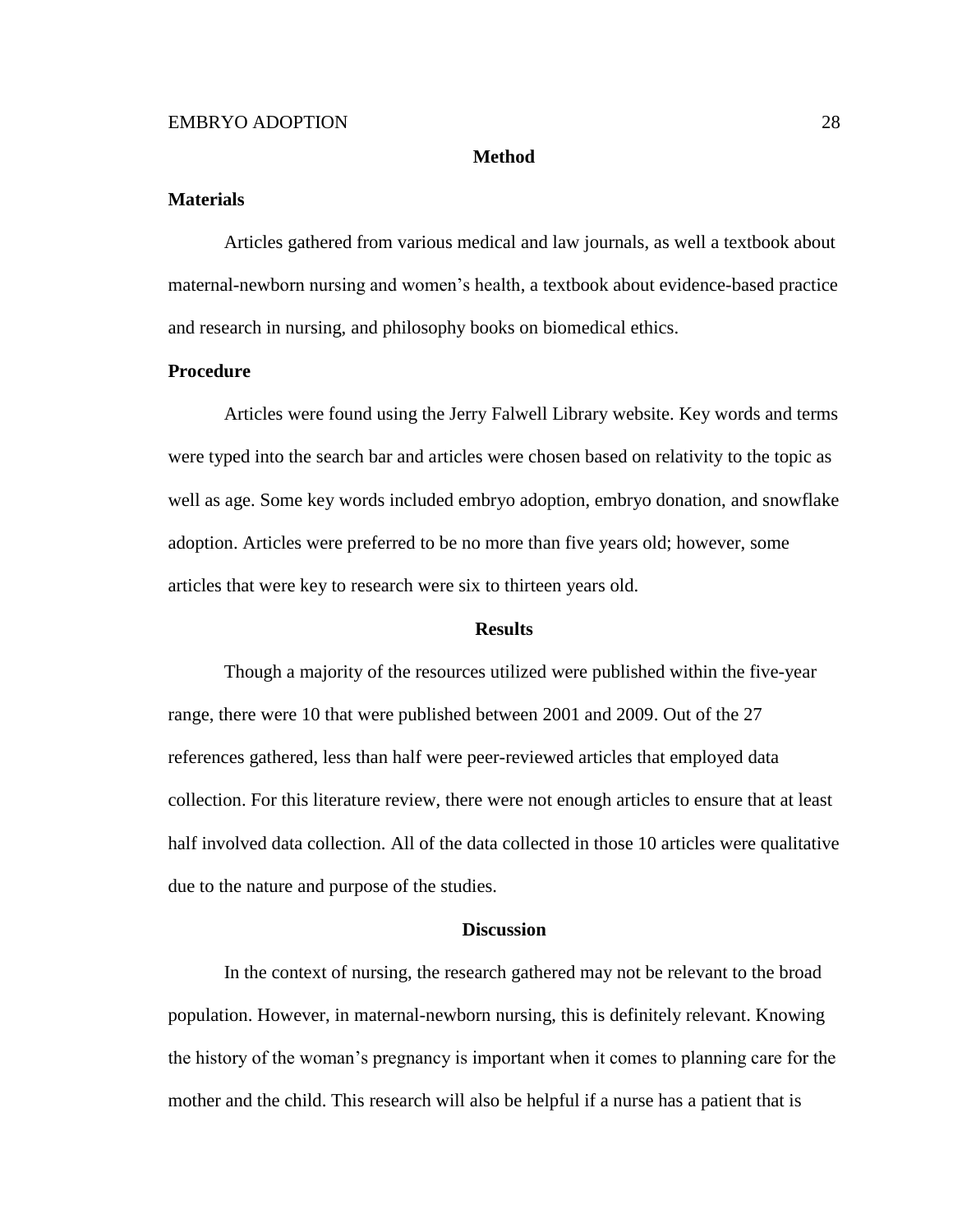faced with the dilemma of whether or not she should donate her excess embryos or have them destroyed. Most of the articles found were written in support of embryo adoption as an ethical decision. Only two had dissenting views.

# **Conclusion**

Is embryo adoption ethical? Should infertile couples be able to adopt surplus embryos? The decision to donate surplus embryos to an infertile couple rather than to research is strictly individual. There are no guidelines or restrictions in the United States regarding what you can and cannot do with surplus embryos. However, compared to the other two disposition options, putting surplus embryos up for adoption seems to be the most ethical choice a couple could make. With embryo adoption, these unused and unwanted embryos are not purposefully destroyed or fated to die for the purpose of stem cell research. Choosing to donate excess embryos for eventual adoption is choosing to give the embryo a chance at life. Though there is always the chance that pregnancy will not proceed as expected and a miscarriage will occur, the point remains that embryo adoption offers the embryo the best chance to continue the process of growth and development.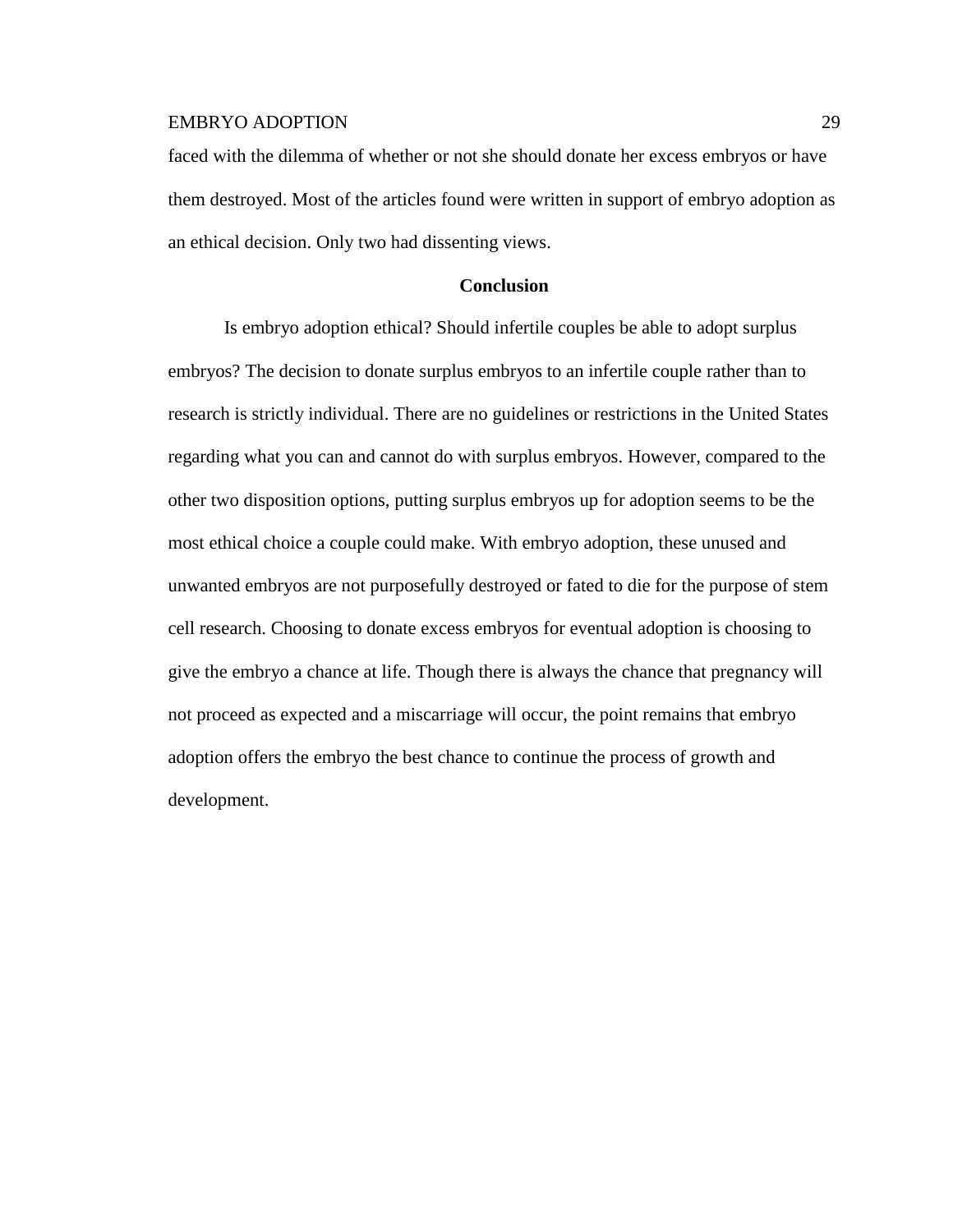#### References

Atwood, T. C. (2008). An adoption advocate's perspectives on embryo placement. *Pediatric Nursing, 34*(6), 487-489. Retrieved from http://search.proquest.com.ezproxy.liberty.edu:2048/docview/199402991?pqorigsite=summon

- Ayensu-Coker, L., Essig, E., Breech, L. L., & Lindheim, S. (2013). Ethical quandaries in gamete-embryo cryopreservation related to oncofertility. *Journal of Law, Medicine, and Ethics, 41*(3), 711-719. doi: 10.1111/jlme.12081.
- Boswell, C. & Cannon, S. (2014). *Introduction to nursing research: Interpreting evidence-based practice* (3rd ed.). Burlington, MA: Jones and Bartlett Learning.

Catlin, A. J. (2008). Issues and ethics related to embryo placement: A national discussion. *Pediatric Nursing, 34*(6), 486-489. Retrieved from http://search.proquest.com.ezproxy.liberty.edu:2048/docview/199402991?pqorigsite=summon

- Charo, R. A. (2015). Fetal tissue fallout. *The New England Journal of Medicine, 373*(10), 890-891. doi: 10.1056/NEJMp1510279
- Clark, P. A. (2008). Embryo donation/adoption: Medical, legal and ethical perspectives. *The Internet Journal of Law, Healthcare and Ethics, 5*(2). Retrieved from http://ispub.com/IJLHE/5/2/11953
- Davidson, M. R., London, M. L., & Ladewig, P. W. (2012). *Olds' maternal-newborn nursing & women's health across the lifespan*. Boston, MA: Pearson.
- De Lacey, S., Rogers, W., Braunack-Mayer, A., Avery, J., Smith, D., & Richards, B. (2012) Perceptions of embryo status and embryo use in an Australian community.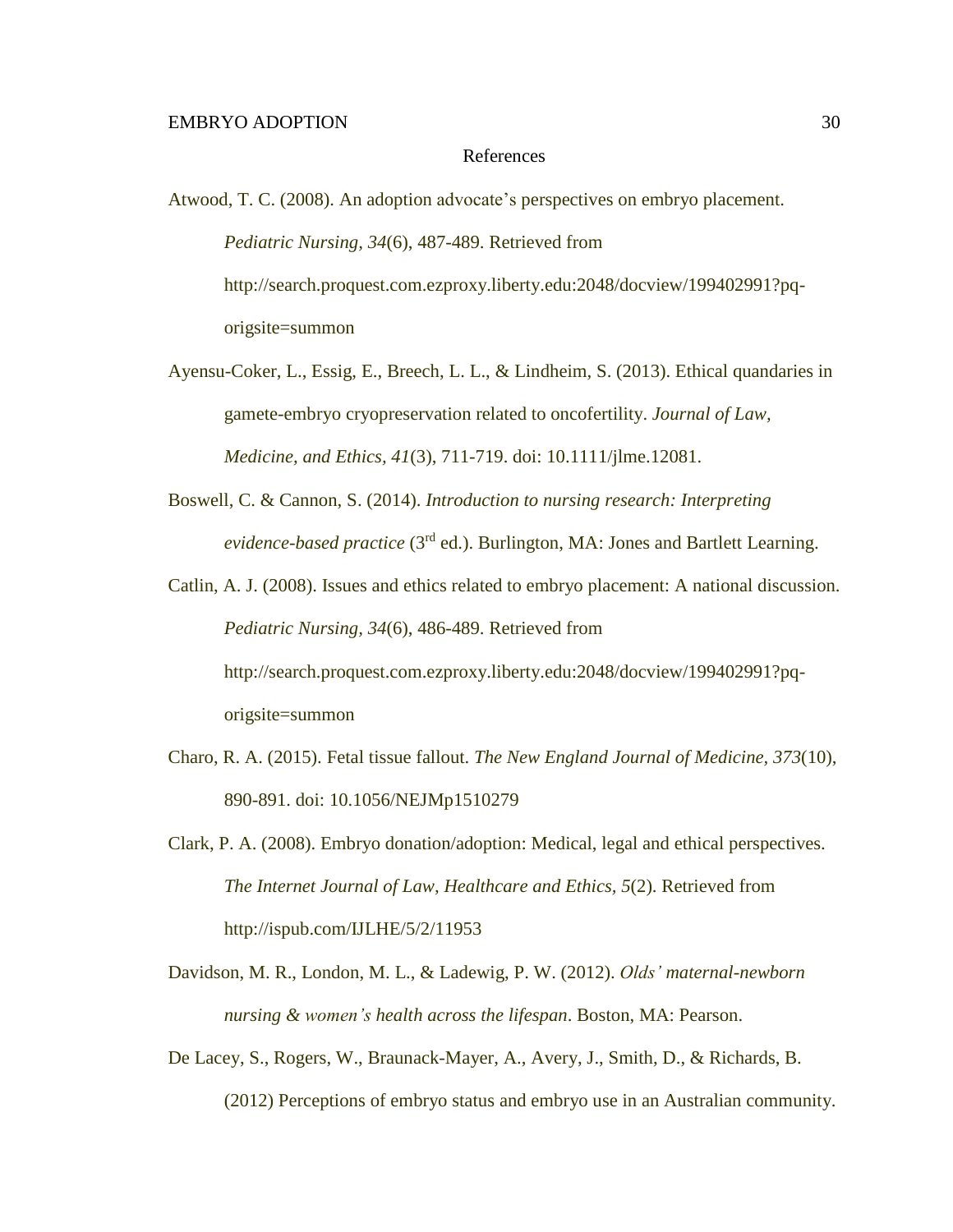*Reproductive BioMedicine Online*, *24*(7), 727-744. doi:

10.1016/j.rbmo.2012.01.014

Devolder, K. (2015). *The ethics of embryonic stem cell research.* New York, NY: Oxford University Press.

Ellison, D., & Karpin, I. (2011). Embryo disposition and the new death scene. *Cultural Studies Review, 17*(1), 81-100. Retrieved from <http://dx.doi.org/10.5130/csr.v17i1.1974>

- Frith, L. & Blyth, E. (2013). They can't have my embryo: The ethics of conditional embryo donation. *Bioethics, 27*(6), 317-324. doi: 10.1111/bioe.12034
- Frith, L., Blyth, E., Paul, M. S., & Berger, R. (2011). Conditional embryo relinquishment: Choosing to relinquish embryos for family-building through a Christian embryo "adoption" programme. *Human Reproduction, 26*(12), 3327-3338. doi: 10.1093/humrep/der313
- Goedeke, S. & Payne, D. (2009). Embryo donation in New Zealand: A pilot study. *Human Reproduction, 24*(8), 1939-1945. doi: 10.1093/humrep/dep116
- Gucciardo, L., De Koninck, P., Verfaillie, C., Lories, R., & Deprest, J. (2014). Perception and knowledge about stem cell and tissue engineering research: A survey amongst researchers and medical practitioners in perinatology. *Stem Cell Reviews and Reports, 10*(4), 447-454. doi: 10.1007/s12015-014-9506-3
- Haimes, E. & Taylor, K. (2009). Fresh embryo donation for human embryonic stem cell (hESC) research: The experiences and values of IVF. *Human Reproduction*, *24*(9), 2142-2150. doi: 10.1093/humrep/dep124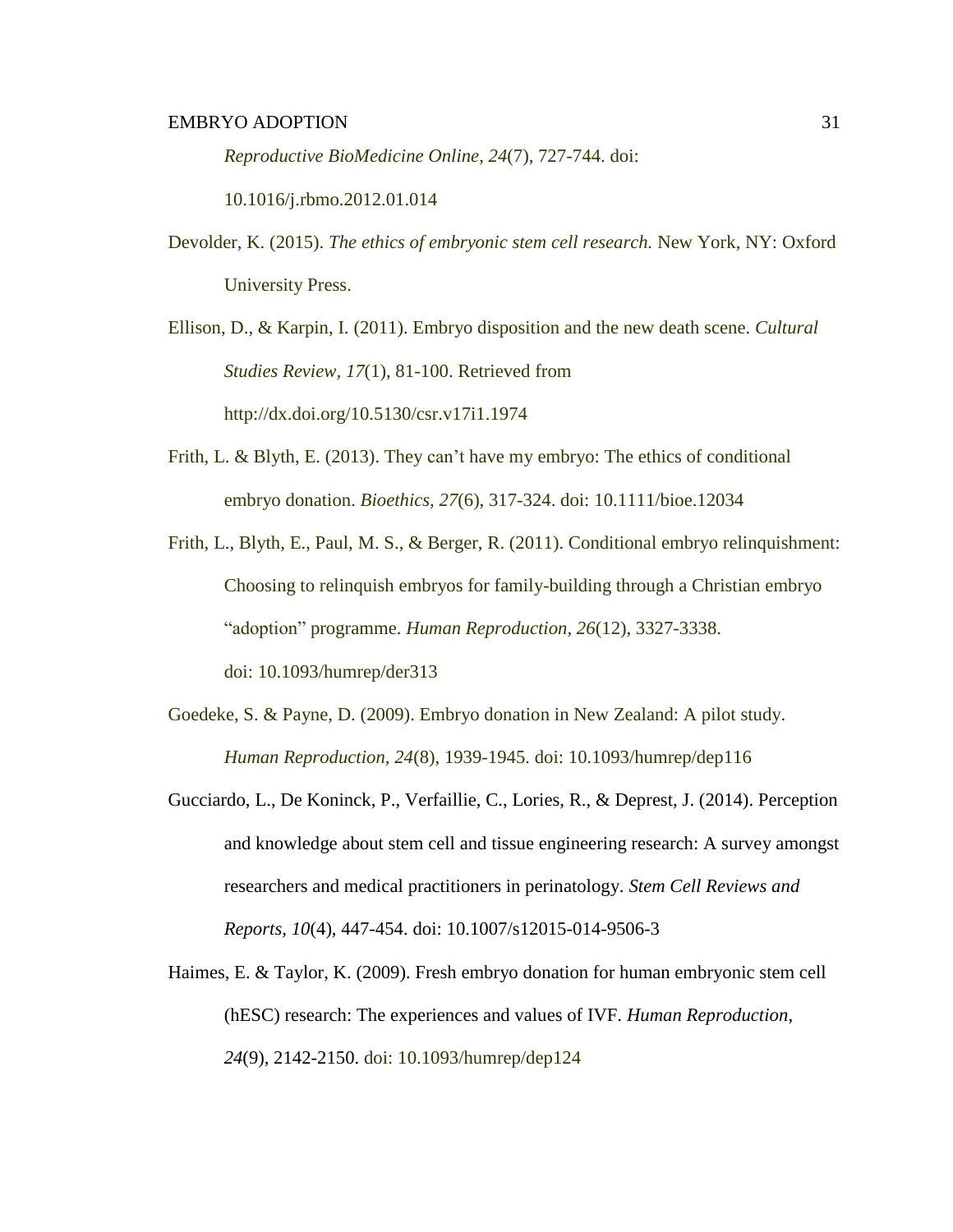- Herberts, C. A., Kwa, M. S. G., & Hermsen, H. P. H. (2011). Risk factors in the development of stem cell therapy. *Journal of Translational Medicine, 9*(29), 1-14. doi: 10.1186/1479-5876-9-29
- Katz, K. D. (2003). Snowflake adoptions and orphan embryos: The legal implications of embryo donation. *Wisconsin Women's Law Journal, 18*, 179-231. Retrieved from http://papers.ssrn.com/sol3/papers.cfm?abstract\_id=1639397
- Keenan, J. A., Gissler, M., & Finger, R. (2012). Assisted reproduction using donated embryos: Outcomes from surveillance systems in six countries. *Human Reproduction, 27*(3), 747-752. doi:10.1093/humrep/der459
- Knoepfler, P. S. (2009). Deconstructing stem cell tumorigenicity: A roadmap to safe regenerative medicine. *Stem Cells, 27*(5), 1050-1056. doi: [10.1002/stem.37](http://dx.doi.org/10.1002%2Fstem.37)
- MacCallum, F. (2009). Embryo donation parents' attitudes towards donors: Comparison with adoption. *Human Reproduction, 24*(3), 517-523.

doi: 10.1093/humrep/den386

- Meilaender, G. (2013). *Bioethics: A primer for Christians* (3rd ed.). Grand Rapids, MI: Eerdmans.
- Murphy, T. F. (2011). Dignity, marriage and embryo adoption: A look at dignitas personae. *Reproductive BioMedicine Online, 23*(7), 860-868. doi: 10.1016/j.rbmo.2011.06.001
- Rae, S. B. & Riley, D. J. (2011). *Outside the womb: Moral guidance for assisted reproduction.* Chicago, IL: Moody Publishers.